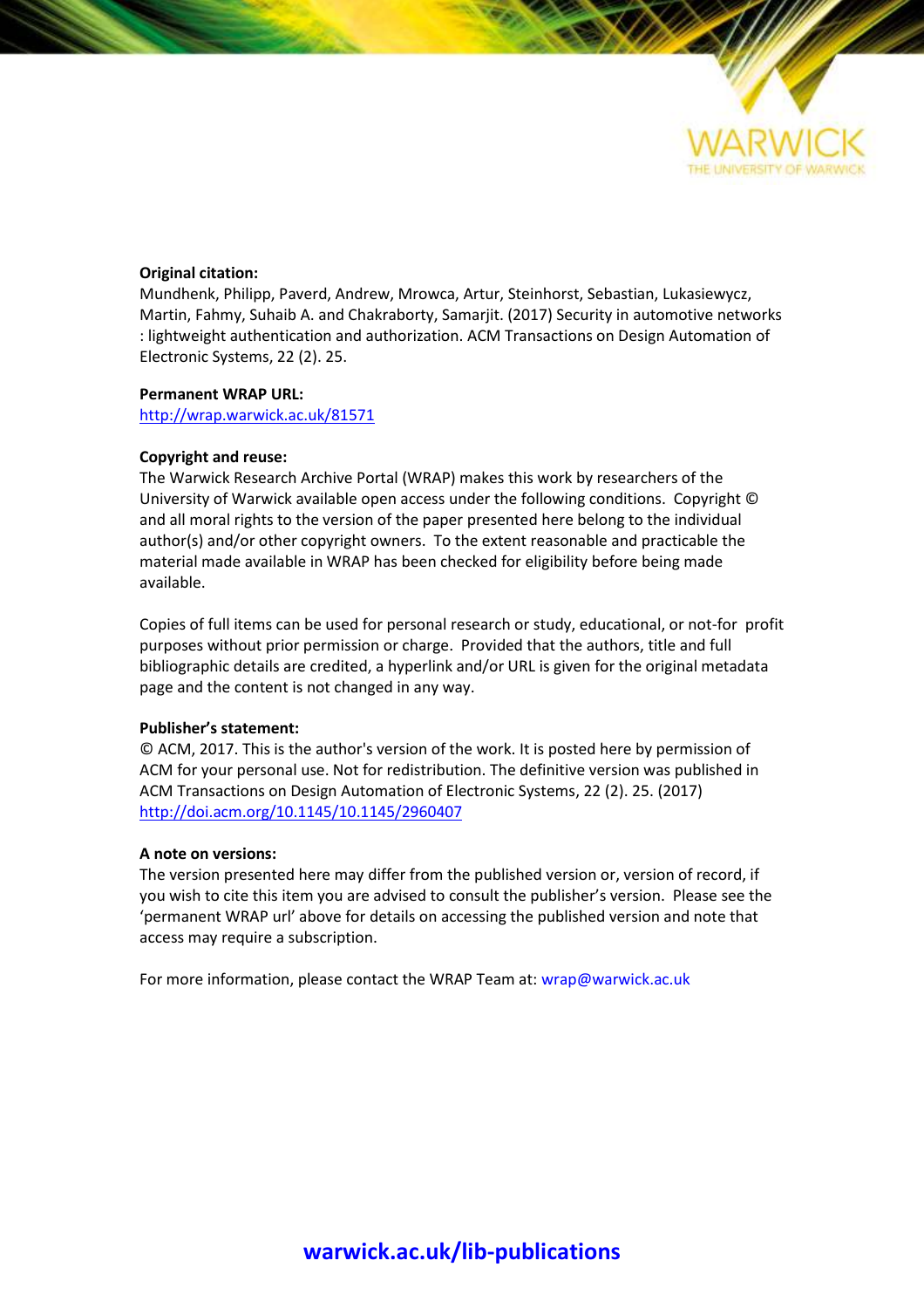PHILIPP MUNDHENK, TUM CREATE Limited, Singapore ANDREW PAVERD, Aalto University, Finland ARTUR MROWCA, TUM CREATE Limited, Singapore SEBASTIAN STEINHORST, TUM CREATE Limited, Singapore MARTIN LUKASIEWYCZ, TUM CREATE Limited, Singapore SUHAIB A. FAHMY, University of Warwick, United Kingdom SAMARJIT CHAKRABORTY, Technische Universität München, Germany

With the increasing amount of interconnections between vehicles, the attack surface of internal vehicle networks is rising steeply. Although these networks are shielded against external attacks, they often do not have any internal security to protect against malicious components or adversaries who can breach the network perimeter. To secure the in-vehicle network, all communicating components must be authenticated, and only authorized components should be allowed to send and receive messages. This is achieved through the use of an authentication framework. Cryptography is widely used to authenticate communicating parties and provide secure communication channels (e.g. Internet communication). However, the real-time performance requirements of in-vehicle networks restrict the types of cryptographic algorithms and protocols that may be used. In particular, asymmetric cryptography is computationally infeasible during vehicle operation.

In this work, we address the challenges of designing authentication protocols for automotive systems. We present Lightweight Authentication for Secure Automotive Networks (LASAN), a full life-cycle authentication approach. We describe the core LASAN protocols and show how they protect the internal vehicle network while complying with the real-time constraints and low computational resources of this domain. By leveraging on the fixed structure of automotive networks, we minimize bandwidth and computation requirements. Unlike previous work, we also explain how this framework can be integrated into all aspects of the automotive product life cycle, including manufacturing, vehicle maintenance and software updates. We evaluate LASAN in two different ways: Firstly, we analyze the security properties of the protocols using established protocol verification techniques based on formal methods. Secondly, we evaluate the timing requirements of LASAN and compare these to other frameworks using a new highly modular discrete event simulator for in-vehicle networks, which we have developed for this evaluation.

CCS Concepts:  $\bullet$  Computer systems organization  $\rightarrow$  Embedded and cyber-physical systems; •**Security and privacy**  $\rightarrow$  *Network security;* • **Networks**  $\rightarrow$  *Network protocol design;* 

#### **ACM Reference Format:**

Philipp Mundhenk, Andrew Paverd, Artur Mrowca, Sebastian Steinhorst, Martin Lukasiewycz, Suhaib A. Fahmy, and Samarjit Chakraborty, 2016. Security in Automotive Networks:

Lightweight Authentication and Authorization. *ACM Trans. Des. Autom. Electron. Syst.* 0, 0, Article 00 ( 2016), 25 pages.

DOI: http://dx.doi.org/10.1145/0000000.0000000

#### **1. INTRODUCTION**

The rapidly increasing connectedness of modern cars leads to new challenges in the security of inter- and intra-vehicle communication. As increasing numbers of vehicles are being connected to the outside world, the exposure risk of safety-critical systems rises significantly. With the multitude of communication interfaces, it is very difficult, or even impossible, to reliably control all entry points into the vehicle or shield the

© 2016 ACM. 1084-4309/2016/-ART00 \$15.00

DOI: http://dx.doi.org/10.1145/0000000.0000000

This work was financially supported by the Singapore National Research Foundation under its Campus for Research Excellence And Technological Enterprise (CREATE) programme.

Permission to make digital or hard copies of all or part of this work for personal or classroom use is granted without fee provided that copies are not made or distributed for profit or commercial advantage and that copies bear this notice and the full citation on the first page. Copyrights for components of this work owned by others than ACM must be honored. Abstracting with credit is permitted. To copy otherwise, or republish, to post on servers or to redistribute to lists, requires prior specific permission and/or a fee. Request permissions from permissions@acm.org.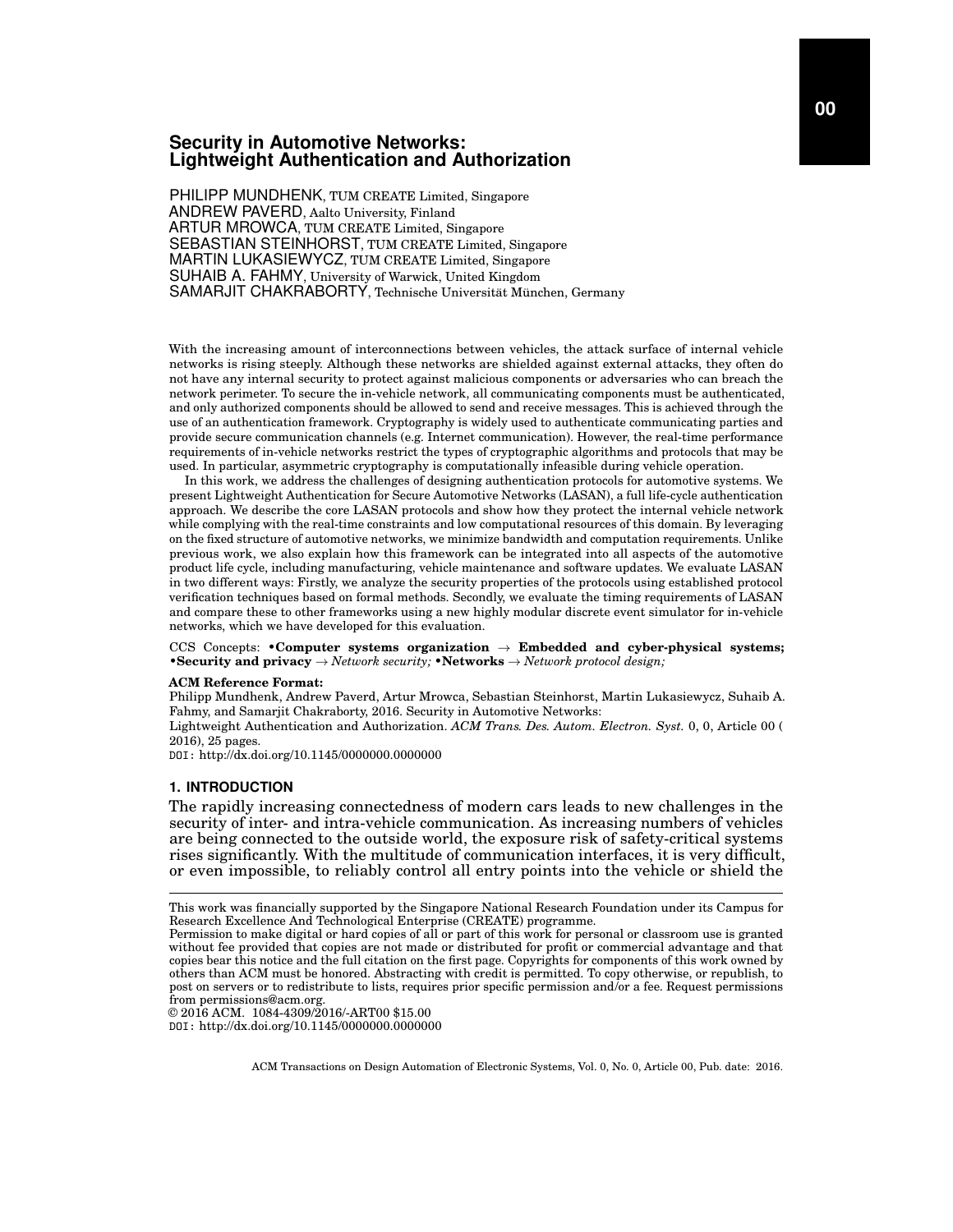vehicular network with firewalls. Hence, it is important that, besides the external access points, communication within a vehicle is secured. This does not only hold if the external protections are breached, but also for targeted attacks, e.g., via the internal On-Board Diagnosis (OBD) port, the infotainment system or the telematics unit. With the introduction of networked comfort and entertainment functions, as well as Advanced Driver Assistance Systems (ADASs), vehicles are more readily connected to external networks, such as car-to-x networks and the Internet. This trend towards interconnectivity continues in the vehicle interior. Increasingly, passengers and drivers connect smartphones and other mobile devices to the vehicle and perform comfort and control functions, such as music streaming, phone access, but also vehicle related functions, such as control of air-conditioning and the vehicle locks. This increase in interconnections also raises the attack surface of the vehicle. This holds especially for the integration of vehicles in car-to-x networks. In these networks, safety-critical data is transmitted, allowing deep insights into the state of a car and high influence on other cars. The impact of a malicious attack on automotive safety-critical systems can be devastating, including high financial damages and even loss of life. To mitigate the effects of such attacks, protection mechanisms have been developed to limit unauthorized access to in-vehicle communication and minimize the number of attack vectors [Mundhenk et al. 2015a; Groza et al. 2012; Van Herrewege et al. 2011; Wang and Sawhney 2014]. To allow real-time behavior, these protection mechanisms are based on symmetric cryptography, requiring pre-shared keys. Pre-programming these keys opens another attack vector, especially if the same keys are used throughout the lifetime of a vehicle and across multiple vehicles. Thus, it is necessary to generate and exchange keys at runtime. Only by using dynamic keys and limiting the duration of key validity, can secure in-vehicle communication be provided.

**Security.** It is to be noted that no security mechanism can be considered 100% secure. Security is highly dependent on the capabilities (computational, knowledge) of an attacker, which typically develop over time. However, the security of a concept, such as a protocol, at the time of development can be formally verified. This ensures that the protocol is free of flaws that allow circumvention. Formal verification of the proposed protocols is presented in this work.

The level of security of any measure further depends on the algorithms and parameters chosen for protection. The algorithms are typically either of symmetric (with pre-shared key) or asymmetric (without pre-shared key) type. The parameters depend on the algorithms and include for almost all algorithms the length of the encryption key, as well as for some algorithms the chosen encryption basis, e.g., the exponent in case of RSA or the parameters for the selected curve in Elliptic Curve Cryptography (ECC).

Typically, security is analyzed across the metrics of Confidentiality, Integrity, and Availability. In terms of network communication, Confidentiality describes the security of a message against being read by an attacker. Integrity describes protection against creation or alteration of messages, and Availability describes the security against interruption of messages. In this work, we seek to enable the protection of all three aspects through a secure key exchange, allowing the distribution of keys to Electronic Control Units (ECUs), which in turn are enabled to encrypt their messages, thus adhering to Confidentiality and Integrity. At the same time, the authentication of ECUs and authorization of message streams helps to ensure that only legitimate ECUs can participate in the communication and perpetrators are easier to detect, thus enabling simplified enforcement of Availability.

**LASAN.** The structure of Lightweight Authentication for Secure Automotive Networks (LASAN) is shown in Figure 1. A preliminary version of the protocols contained in the framework has been proposed in [Mundhenk et al. 2015a]. These preliminary protocols were not secure and showed low performance. The complete protocols are outlined in Section 3. It is optimized for the message distribution and architectures in the automotive context, specifically fixed networks and multicast messages. The protocols have been extended based on the design considerations in this paper to guarantee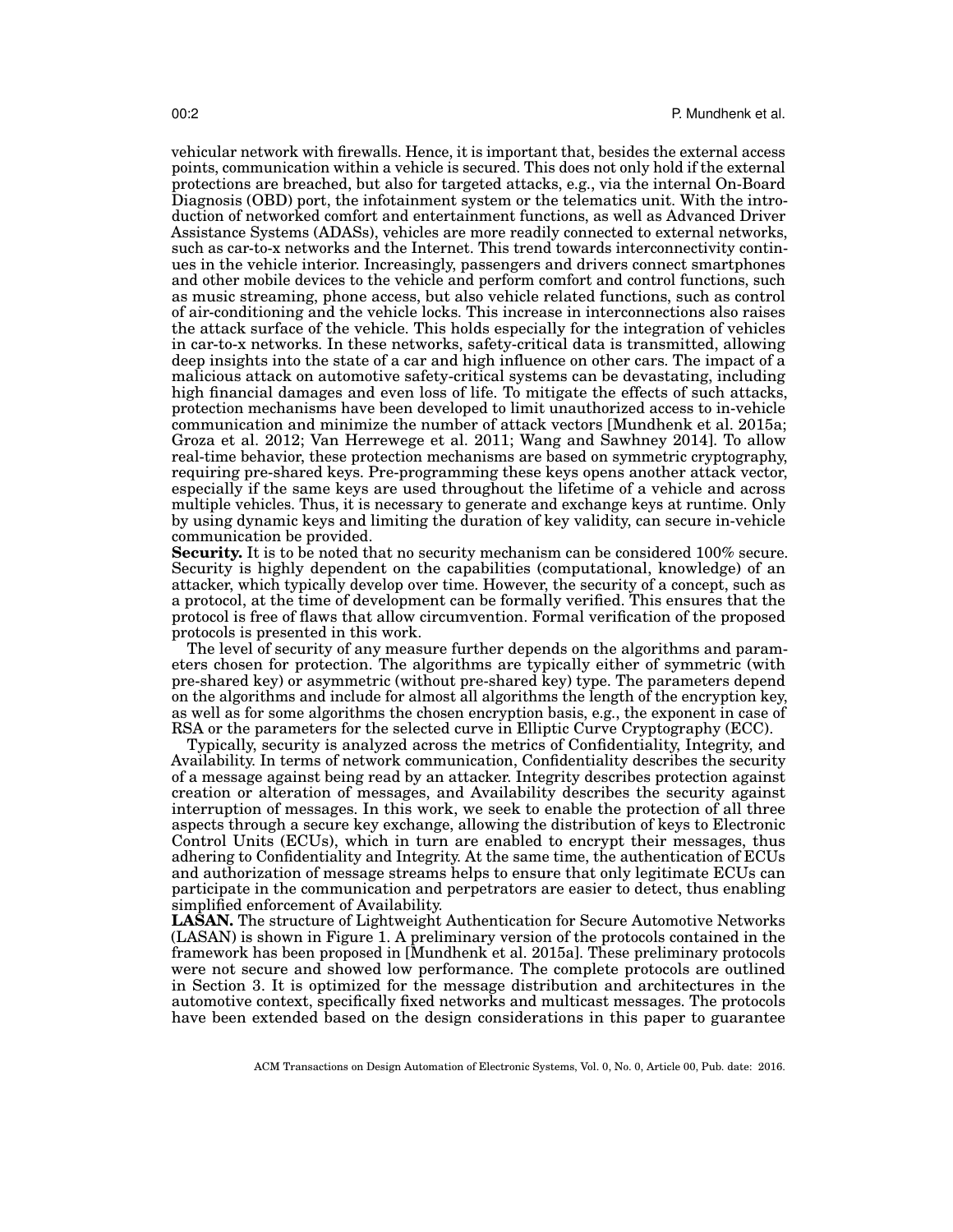

Fig. 1. The Lightweight Authentication for Secure Automotive Networks (LASAN) consists of the concept of the authentication protocols to ensure real-time behavior and full security, as well as the protocols and processes required to integrate these authentication protocols into automotive scenarios. We verify and evaluate LASAN for security and performance to show its superior qualities over existing protocols.

real-time performance and security as shown in Section 3.4. LASAN further includes the protocols and procedures to be integrated with the automotive life cycle, making it a usable protocol. These considerations are detailed in Section 4. This enables necessary features required for the application of the protocol to real-world scenarios, such as the exchange of ECUs. LASAN is verifiable for security and can be evaluated regarding its real-time capabilities.

## **1.1. Challenges and Opportunities**

In automotive networks, the primary focus is on real-time capabilities to support control systems, which need to respond within a given short time, so predictability and reliability are the dominating factors. At the same time, ECUs have significantly less computational resources than modern computer systems. Additionally, automotive networks have significantly lower data rates than their consumer counterparts. Both of these limitations are motivated through the low cost nature of automotive components. Maintaining predictability with ECUs having low computational resources and low data rates while adding security is challenging. Many existing security approaches assume greater computational capacity and higher bandwidth than is available in automotive networks and can thus not be applied to the automotive domain without adjustments. To ensure security, as well as real-time behavior, we stage the required security actions into two phases: those that can be executed fast on ECUs with low computational performance (symmetric operations) and those which require more computational effort (asymmetric operations). We execute the slow, asymmetric operations when the vehicle is not in use, thus not interfering with real-time requirements. The fast, symmetric operations in turn are executed when required and have minimal effect on the real-time performance of messages. This allows the system to achieve the required real-time performance and maintain the desired level of security (see Section 3).

Furthermore, it is important to note that automotive networks are defined at design time and typically do not change over the lifetime of a vehicle. We utilize this fact by reducing flexibility in the security framework compared to similar frameworks on the Internet, based on the reasonable assumption that all devices run the same version of our proposed security framework. Limiting flexibility and focusing on a static network allows us to reduce message sizes significantly, as no additional handshakes, version information, algorithm selection, etc. are required. As these operations typically take a large amount of time, this reduction leads to a system with much lower latencies (see Section 6).

Lastly, messages in automotive networks are typically multicast or broadcast messages, reaching many or all receivers at the same time. This behavior is not typical for consumer networks and thus, there is only limited support in existing security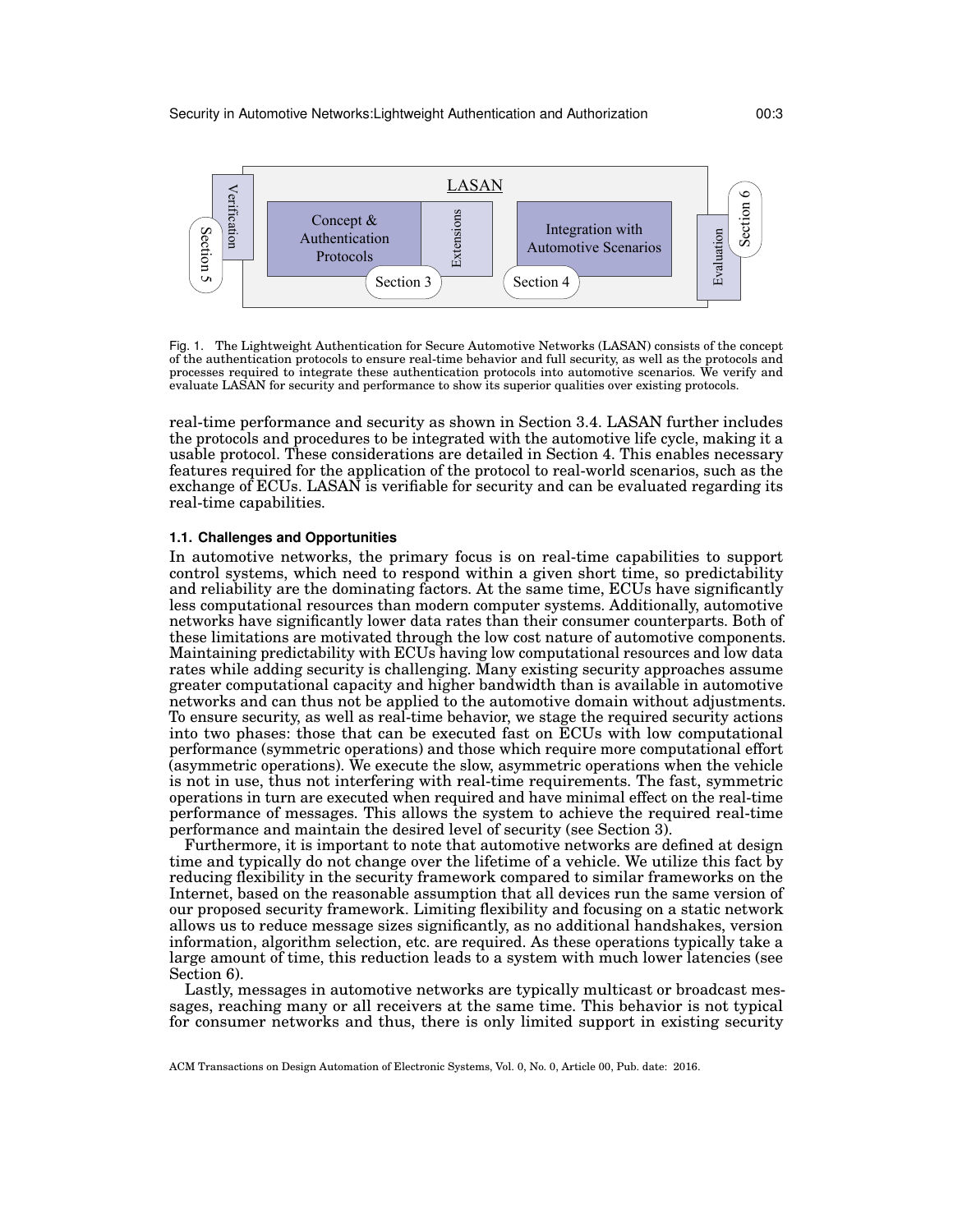protocols. We enhance existing protocols with the ability to authorize messages for multiple receivers, through the introduction of a root of trust in the network, the security module (see Section 3). This reduces the amount of required messages further, as only one handshake is required for all senders and receivers, instead of one handshake per sender/receiver pair.

A further challenge for security in automotive use cases is that external connectivity may be intermittent. While cars are increasingly interconnected, this access is not available to all ECUs in the network. This is of course a security measure in itself, to shield ECUs from potential attacks. To overcome this challenge, we use asymmetric cryptography and certificates to allow components to make security decisions without requiring connectivity to external parties (see Section 4).

## **1.2. Contributions**

Our detailed contributions are as follows:

- (1) Our primary contribution is the development of Lightweight Authentication for Secure Automotive Networks (LASAN) (Section 3). By addressing the challenges in Section 1.1, we create an efficient authentication and authorization framework, enabling secure real-time message transmissions. We show the full integration into the automotive life cycle (Section 4), thus, e.g., enabling secure exchange of ECUs. To the best of our knowledge, LASAN is the only published protocol shown to be fully compatible with current automotive processes.
- (2) While other frameworks have been aimed at security in the automotive domain, to the best of our knowledge, none of these has been formally shown to be secure. We thus formally establish the security properties of the protocols in LASAN using established protocol verification techniques. Specifically, we model and analyze the protocols using the Scyther tool [Cremers 2008a] (Section 5).
- (3) We built a discrete event simulator ([Mundhenk et al. 2016a]) for automotive networks and we use it to analyze the latencies and bandwidth requirements of LASAN with respect to the real-time constraints of this domain (Section 6). This simulator is further used to quantify the performance of LASAN in comparison to two existing authentication frameworks, Transport Layer Security (TLS) and Timed Efficient Stream Loss-Tolerant Authentication (TESLA).

# **2. RELATED WORK**

In the following we give an overview of literature in the area of automotive security, including threats, countermeasures and integration. We also explore adjacent domains to the automotive application. Finally, we give a short overview of existing authentication frameworks in other domains.

## **2.1. Automotive Threats**

Currently, most internal communication in vehicles is insecure. Encryption is rare, and, if available, often uses similar keys across a series of vehicles and ECUs. Authentication is used primarily when reprogramming ECUs, conventional data transmissions are not encrypted or authenticated. The first extensive overviews of security in modern networked vehicles have been presented in [Koscher et al. 2010] and [Checkoway et al. 2011], where it has been shown that ECUs could be attacked and reprogrammed directly, by obtaining pre-programmed security keys from the car tuning community. Most of these attacks have been performed with direct connections to the vehicle, but in [Checkoway et al. 2011] attacks via external interfaces such as the integrated telematics unit have also been reported. More recently, in [Miller and Valasek 2013], two vehicles have been attacked extensively and in [Miller and Valasek 2014], multiple other vehicles have been analyzed. The attacks by [Miller and Valasek 2013] have been executed over direct connections to vehicles, either to the OBD port or the networks directly. In [Miller and Valasek 2015], these attacks have been extended and performed via a cellular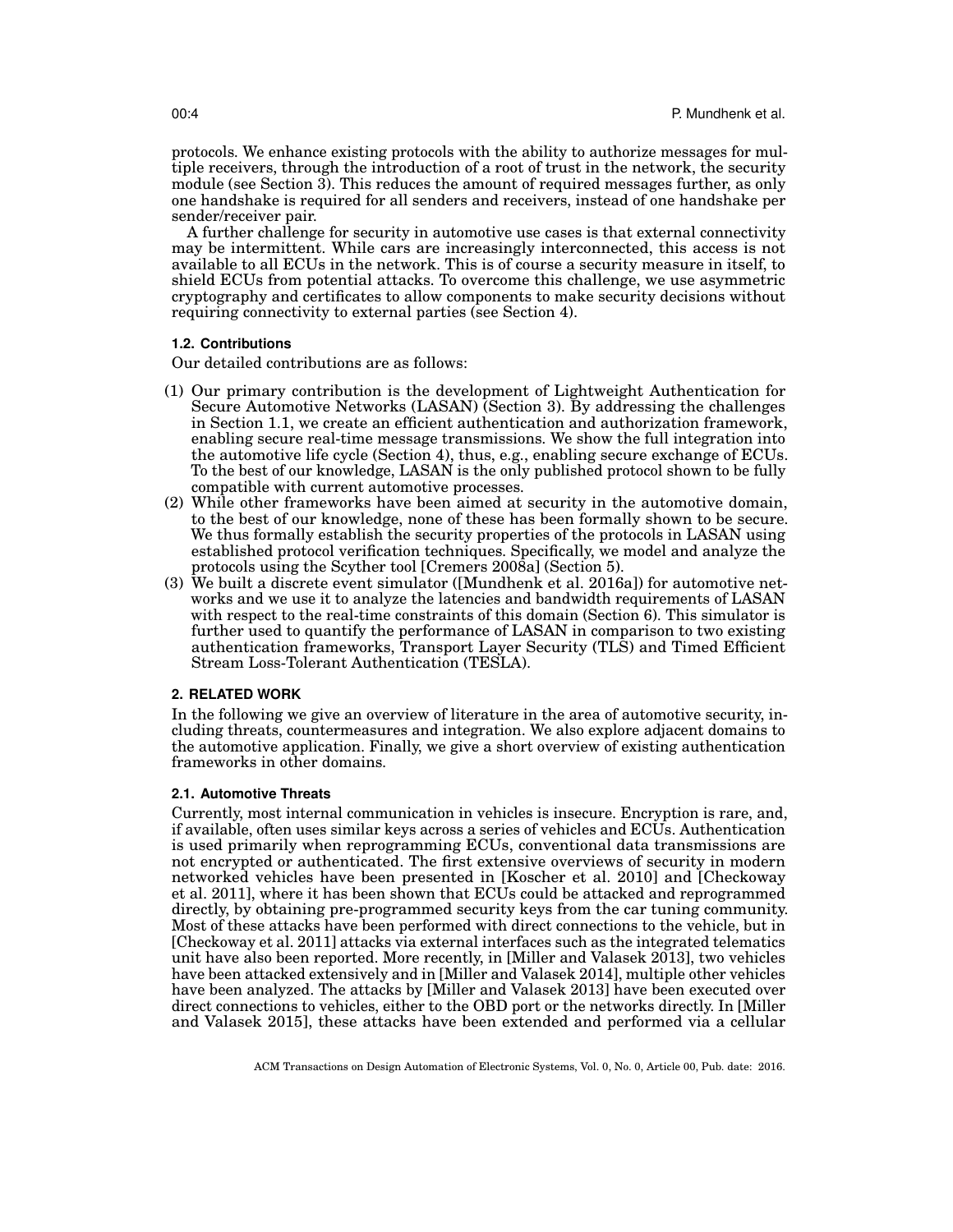connection. Further examples of attacks, specifically for the Controller Area Network (CAN), and countermeasures have been presented in [Hoppe et al. 2011]. A case study investigating the likelihood of attacks on vehicles based on expert knowledge has been presented in [Ben Othmane et al. 2014].

#### **2.2. Intrusion Detection, Network Analysis & Verification**

In [Miller and Valasek 2014], a vehicle Intrusion Detection System (IDS) has been proposed to detect anomalies in the vehicle network traffic by constantly comparing traffic to a baseline. The approach in [Hoppe et al. 2008] utilizes concepts like detection models known from the computer domain and port these to the automotive domain. There, also the interaction with the driver is investigated, as responses from IDSs in a safety-critical context can not always be automated. Other approaches, such as [Muter and Asaj 2011] are based on the entropy of traffic, allowing a flexible detection of attacks without requiring predefined attack patterns. Intrusion detection can be significantly more difficult when attackers do not perform their attacks in a straightforward fashion, but instead try to hide their intentions by obfuscating their attacks.

To validate the security of in-vehicle networks, [Sojka et al. 2014] propose a combined evaluation of safety and security requirements of an AUTomotive Open System ARchitecture (AUTOSAR) architecture. In [Mundhenk et al. 2015b], probabilistic model-checking is used to evaluate the security of an automotive architecture, based on standard security assessment methods.

#### **2.3. Encryption and Hardware Support**

Initial efforts to introduce encryption into real-time vehicular networks have been presented in the literature [Sagstetter et al. 2013]. To unify protection efforts, the Hersteller Initiative Software (HIS) has specified a cryptographic accelerator, called Secure Hardware Extension (SHE) for use in vehicles [Escherich et al. 2009]. The SHE is a cryptographic accelerator with cryptographic storage and is based on the EVITA Hardware Security Module (HSM) light defined in the EVITA project [Seudie´ 2009]. Support for encryption and key storage can also be achieved with a Trusted Platform Module (TPM) [ISO - International Organization for Standardization 2009]. Microcontrollers used in ECUs are in many cases available with compatible hardware security modules with only minor price differences. An alternative approach for integrating encryption into standard network controllers has been proposed in [Shreejith and Fahmy 2014] where this has been shown to have no impact on communication latency. A fully featured implementation with symmetric cryptography and protocol obfuscation has been shown in [Shreejith and Fahmy 2015]. However, these approaches rely on non-standard network controllers on FPGAs.

To limit the latency impact on the real-time communication, symmetric cryptography such as Advanced Encryption Standard (AES) [NIST 2001] and the AES-based Cipherbased Message Authentication Code (CMAC) [Dworkin 2005] have been chosen in the SHE and elsewhere in the literature, since these approaches are computationally simpler than asymmetric approaches. These algorithms are significantly faster, especially with the hardware support of the SHE. Symmetric encryption requires that secret keys are known to all participants of a protected communication. This opens a new attack vector, as keys are often pre-programmed into ECUs and valid for the lifetime of the ECU [Koscher et al. 2010]. In case a key becomes known, such as described in [Koscher et al. 2010], attacks for the lifetime of vehicles or possibly on complete vehicle fleets are possible. These scaling effects can be dangerous, as an attacker can leverage an attack on millions of vehicles. With the more widespread use of vehicles in external networks, this recovery and publishing of secret keys will increase, as more groups can reap the benefits. An approach to mitigate scaling effects through obfuscation of CAN message IDs has been proposed in [Lukasiewycz et al. 2016].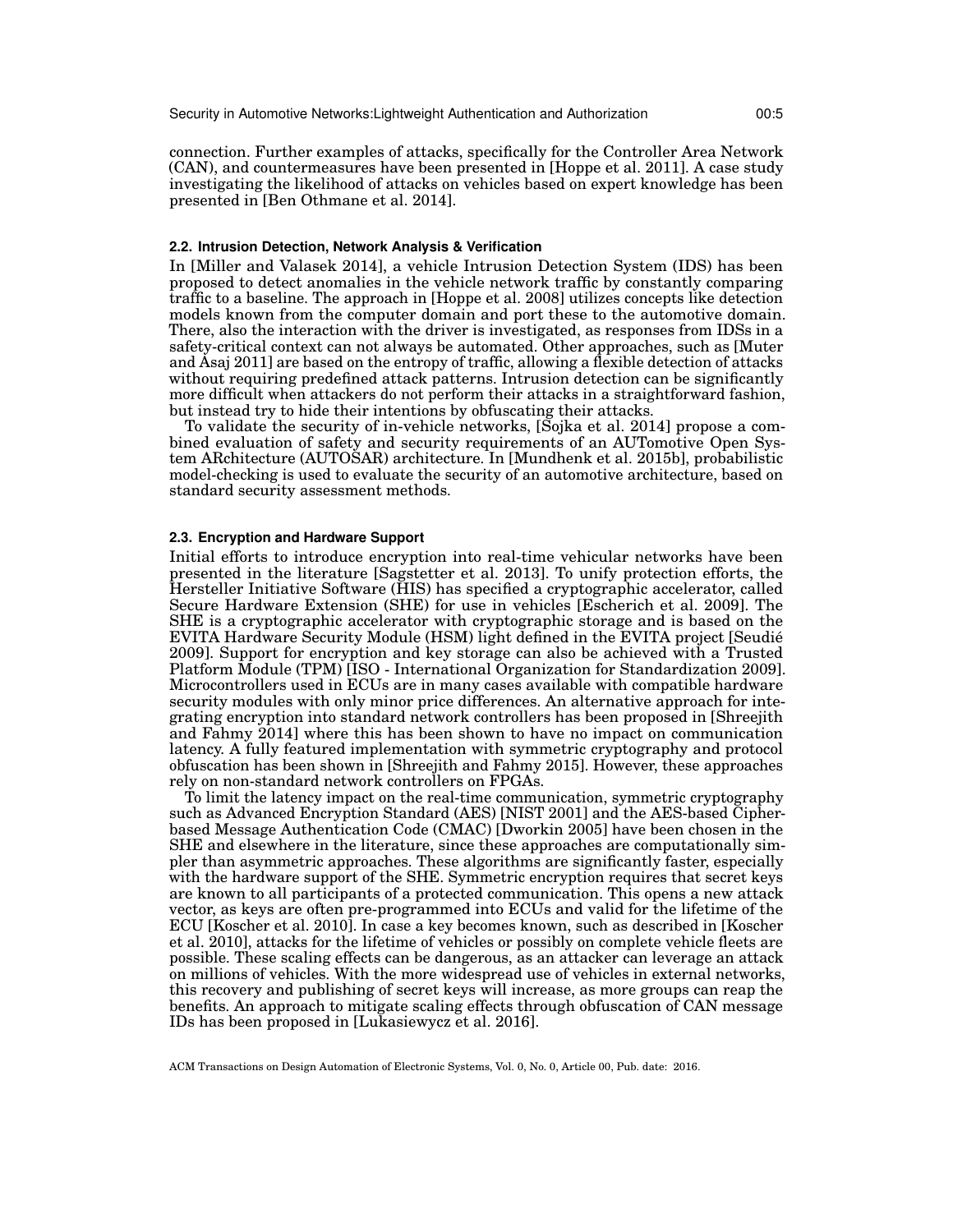# **2.4. Security Integration**

One approach to employing symmetric cryptography and limiting the overhead of additional security in legacy communication systems is to use Message Authentication Codes (MACs). These are based on symmetric cryptography, allowing fast and efficient computation, especially on ECUs with limited computational power. In [Lin et al. 2013], MACs are introduced to CAN and safety and security are considered in an integrated functional model mapped to a CAN architecture. In [Han et al. 2014], an approach to introduce MACs into FlexRay is presented. There, the TESLA protocol is employed for time-delayed release of keys in the time-triggered segment of FlexRay. While TESLA supports sender authentication with symmetric mechanisms, it does not authenticate communication partners or authorize communication streams. In [Zalman and Mayer 2014], a CMAC is utilized and integrated with the Cyclic Redundancy Check (CRC) of the underlying communication system, reducing the overhead and achieving the required sender authentication and message integrity checks. By including the security considerations in the design phase of systems, [Jiang et al. 2012] achieve time efficiency with low hardware overhead. To be able to ensure real-time behavior, all of these approaches employ symmetric cryptography, requiring a pre-shared key.

Others, such as [Herber et al. 2014] propose the use of Virtual CANs (VCANs), similar to virtual networks in the consumer and corporate domain, to separate network traffic.

#### **2.5. Other domains**

While the abovementioned approaches focus on in-vehicle networks, the adjacent domain of car-to-x (car-2-x,  $c2x$ ) technologies has received more extensive coverage in the literature. Noteworthy here is the Secure Vehicle Communication (SeVeCom) project [Kargl 2009]. This outlined a first attacker model and proposed security mechanisms for c2x networks. SeVeCom relies on multiple levels (long-term, short-term) of public-key mechanisms. This approach has been used in other projects and multiple consortia are now working on c2x technologies. However, participants need sufficient computational resources for asymmetric cryptography to implement these systems.

Significant progress in securing communication has been achieved in other areas where embedded systems are used to transmit data. The smart grid is a prime example of progress in this domain. Multiple approaches have been described in literature to achieve this. In [Paverd et al. 2014] a system-level approach to secure smart meters has been proposed, based on the hardware support presented in [Paverd and Martin 2012]. In [Sikora 2013] an approach to secure communication for the smart grid has been proposed. There, TLS has been used to secure the communication of the backbone. However, in comparison to smart metering applications, the real-time constraints in the automotive domain are more stringent.

#### **2.6. Authentication Frameworks**

To reduce the risk from pre-shared keys, authentication frameworks have been developed in other domains, such as corporate networks and the Internet, allowing the exchange of keys without prior interaction of the communication participants.

**Kerberos and TLS.** Examples include Kerberos [Neuman et al. 2005] and the widely used Secure Sockets Layer (SSL)/TLS framework [Dierks and Rescorla 2008]. Kerberos can be extended to a two-phase system to initialize the system with public-key mechanisms [Zhu and Tung 2006]. These mechanisms have been designed for use in computer networks and have significant overheads, preventing their efficient use in real-time systems. They allow the exchange of keys without prior knowledge of the communication participants by adding an element of trust in the network. This can be a trusted server on the Internet or a specially secured ECU in vehicle networks. However, as we will show, the real-time performance of such mechanisms, as well as their fundamentally different orientation towards Internet communications makes these frameworks unsuitable for the automotive domain (see Section 6).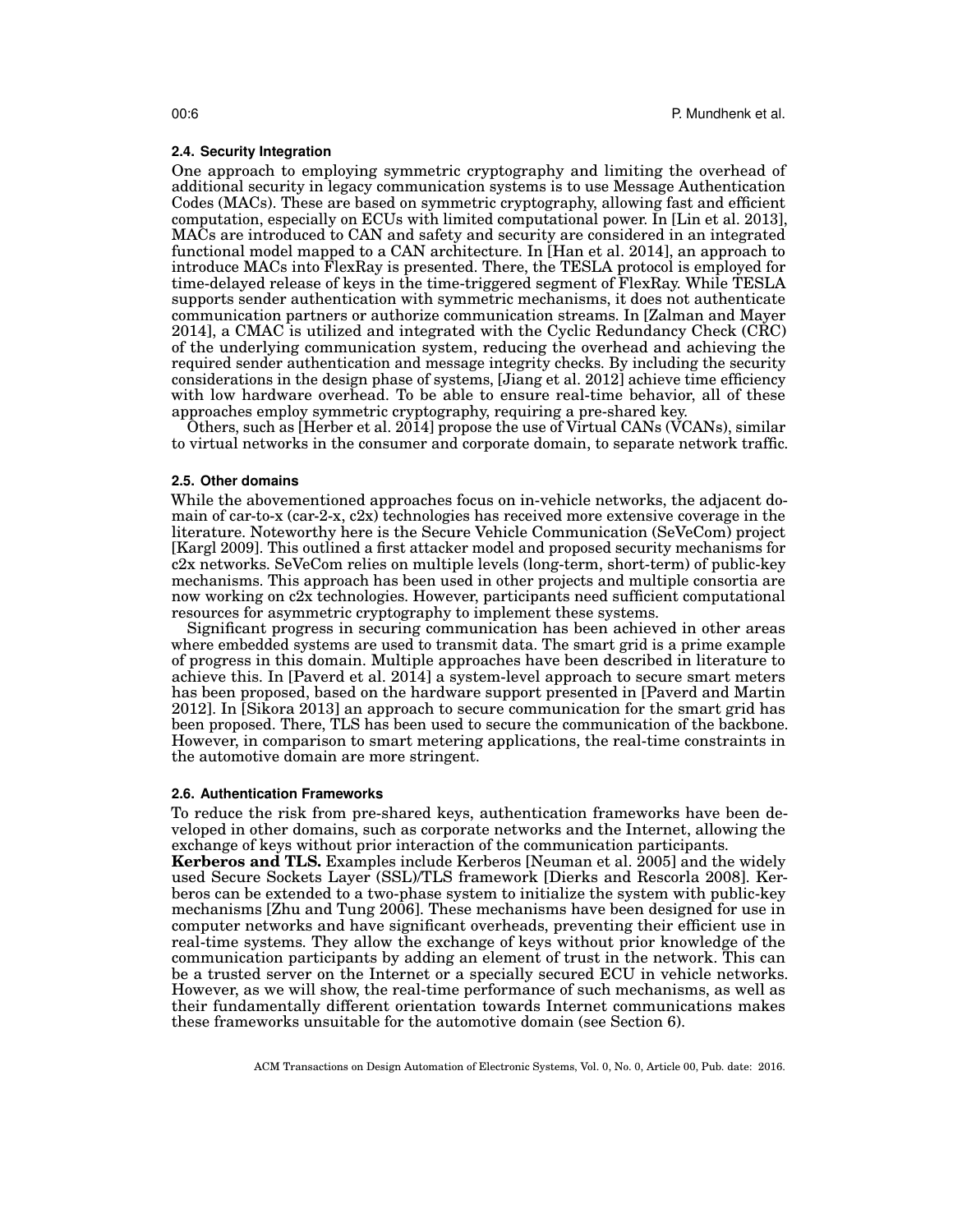**TESLA.** The TESLA system has been designed specifically for low-performance communication systems [Perrig et al. 2005]. In TESLA, the sender generates a new symmetric key and computes the MACs for one or more messages. After the messages have been received, the sender broadcasts the key on the bus, allowing every recipient to authenticate the sender of the previous message. The communication overhead of TESLA is minimal, especially since the keys are sent alongside the data of the next message. However, the unavoidable time delay between receiving and authenticating a message limits TESLA's applicability in real-time systems. Groza et al. [Groza et al. 2012] argue that this delay is too large for intra-vehicle communication scenarios. Further, TESLA only supports limited receiver authentication in communication systems without sender identifiers, and does not provide stream authorization or encryption.

LiBra-CAN. For the automotive domain, LiBra-CAN is presented in [Groza et al. 2012]. It authenticates senders at the receiving ECUs via Mixed Message Authentication Codes (M-MACs). Keys are assigned to groups of ECUs. LiBra-CAN requires pre-shared keys and does not concern itself with key exchanges.

**CANAuth.** In [Van Herrewege et al. 2011], CANAuth, a very lightweight authentication mechanism, is proposed. CANAuth allows broadcast authentication and keys are assigned for message groups. Similar to LiBra-CAN, CANAuth requires pre-shared keys, before authentication can be performed for message groups.

**VeCure.** More recently, VeCure has been proposed in [Wang and Sawhney 2014]. VeCure splits ECUs into classes based on trust and assigns keys to these classes. However, VeCure also relies on pre-programmed keys and proposes to program these at the initial setup of the vehicle.

Most frameworks in literature rely on pre-programmed keys. However, such approaches are not realistic, sufficient or effective. The secure generation and the programming of keys is not discussed and not a trivial problem. Additionally, due to the long lifetime of vehicles, keys must be renewed regularly, to avoid attacks. Further, the exchange of ECUs in workshop situations is difficult or even impossible. Thus, the integration aspects are not considered here, making the protocols unsuitable for real-world applications.

## **3. AUTHENTICATION & AUTHORIZATION**

In this section, we introduce the ECU authentication (Section 3.2) and stream authorization (Section 3.3) approaches in detail. The preliminary concept of these two protocols was proposed in [Mundhenk et al. 2015a]. Through thorough protocol analysis and prototype implementation, a number of messages have been reformulated for increased security and reduced latency (see Section 3.4).

# **3.1. Terminology**

The following terminology is used to describe the framework. We denote an ECU as *e*, sending a set of streams  $S_e$  to a set of receiving ECUs  $R_e$ . In turn, a stream  $s \in S_e$ is identified by the sending ECU *e*, a set of receiving ECUs *R<sup>s</sup>* and a set of message instances  $M_s$ :  $s = (e, R_s, M_s)$ . A message instance  $m \in M_s$  is assigned to a stream *s* and carries a payload *o*. The security module of the system is denoted as *y*. A timestamp on device *d* is denoted as  $\omega_d$  and a random number as  $\rho$ . A nonce *n* is a unique random number  $\rho$  within the accuracy of one timestamp. Together, a timestamp and nonce shall be unique over the lifetime of the vehicle, while minimizing the storage required for nonces. A key is denoted as *k* and identified by its value *v* and its length *l*. We further define a hashing function for message *m* on device *d* as  $h_d(m)$ . A parameter to determine if the system is running is defined as  $\theta \in \{0, 1\}$  and a function  $\alpha(e, s) \in \{0, 1\}$ determines if an ECU *e* has access to the stream *s* (1) or not (0). The time required to execute a function *x* is defined as  $\tau_x$ . An action *z* is triggered, if a condition *i* is fulfilled:  $i \rightarrow z$ .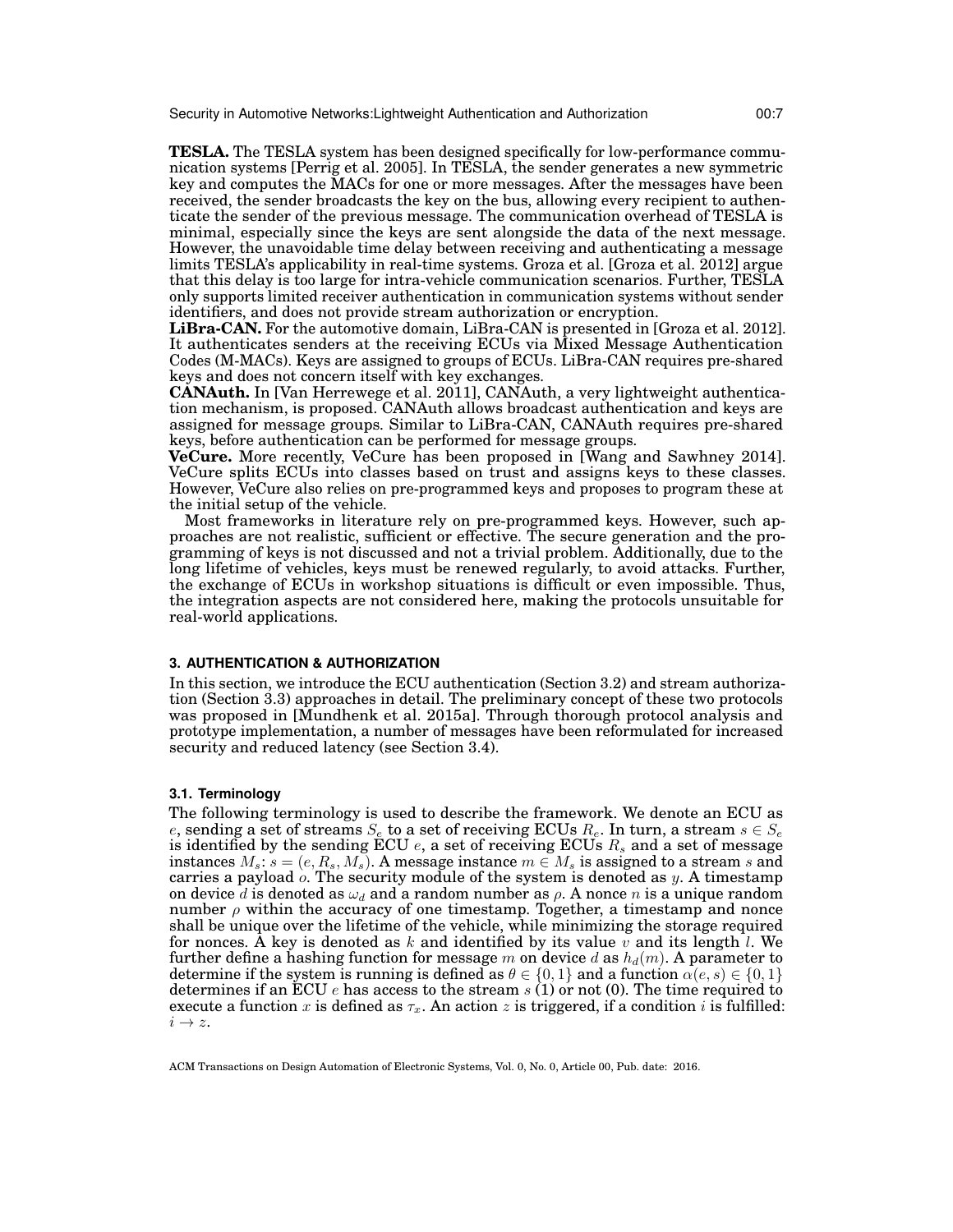

Fig. 2. In our framework, every ECU is authenticated against the security module (1a-1c). Subsequently, the ECU can request the keys for a message stream  $(2.1a-2.1b)$  and start transmitting  $(3.1)$ . If the ECU is to start receiving a message stream, it is notified by the security module with the message stream key (2.2b) before it receives the stream (3.2).

#### **3.2. ECU Authentication**

The key exchange used for ECU keys is based on the Public Key Cryptography for Initial Authentication in Kerberos (PKINIT) protocol for Kerberos. PKINIT has been chosen for its conciseness. This reduces the required time and bandwidth for the authentication. The ECU authentication is illustrated in Figure 2 and described in the following. This mechanism facilitates the initial key exchange between the ECU and the security module, and is based on asymmetric cryptography. Secure asymmetric cryptography is generally a computational expensive task. This holds especially for software implementations without hardware support, as will be the case on most ECUs. Thus, this ECU authentication needs to be executed when the vehicle is not in use as not to interfere with the real-time capabilities of the system.

**Authentication Mechanism.** To describe ECU authentication, we define a set of keys for device *d*, consisting of a public key *kd,*pub and a private key *kd,*priv. We further define an asymmetric encryption function  $\epsilon^a$  for device *d*, that translates clear text *t* into cipher text *c* with key *k*, such that  $c = \epsilon_d^a(t, k)$ . Accordingly, we define an asymmetric decryption function  $\delta^a$  for device *d*, that translates cipher text *c* into clear text *t* with key  $k$ , such that  $t = \delta_d^a(c, k)$ . For authentication, we further require the certificate  $f_d$  for device *d* and a function  $\phi_{d_1}(f_{d_2}) = \{0, 1\}$  to verify the certificate  $f_{d_2}$  on device  $d_1$ .

As shown in Figure 2, three steps are required to authenticate an ECU. First, the security module needs to make itself known and authenticate to all ECUs. Second, each ECU authenticates to the security module and requests a symmetric key. Third, the security module permits the requesting ECU to access the bus by sending a confirmation message to this ECU. These steps are described in the following:

(a) Advertisement by the security module (Figure 2 (1a)): The security module *y* advertises its certificate to every ECU on the bus at startup with message *ma*. This certificate is required to be signed by the appropriate Certificate Authority (CA) (see Section 4.1).

$$
\theta \to m_a
$$
 with  $m_a \in M_s^a$ ,  $s = (y, \{e\}, M_s^a)$ ,  $o = f_y$  (1)

The authentication begins with the security module *y* presenting its security certificate  $f_y$  to ECU  $e$ . This certificate includes the security module's public key, and is broadcast on the network unencrypted. Each ECU has a list of trusted CAs, which it uses to verify the signature on the security module's certificate. This list of trusted CAs can be updated by the manufacturer using the remote software update procedure (see Section 4.5).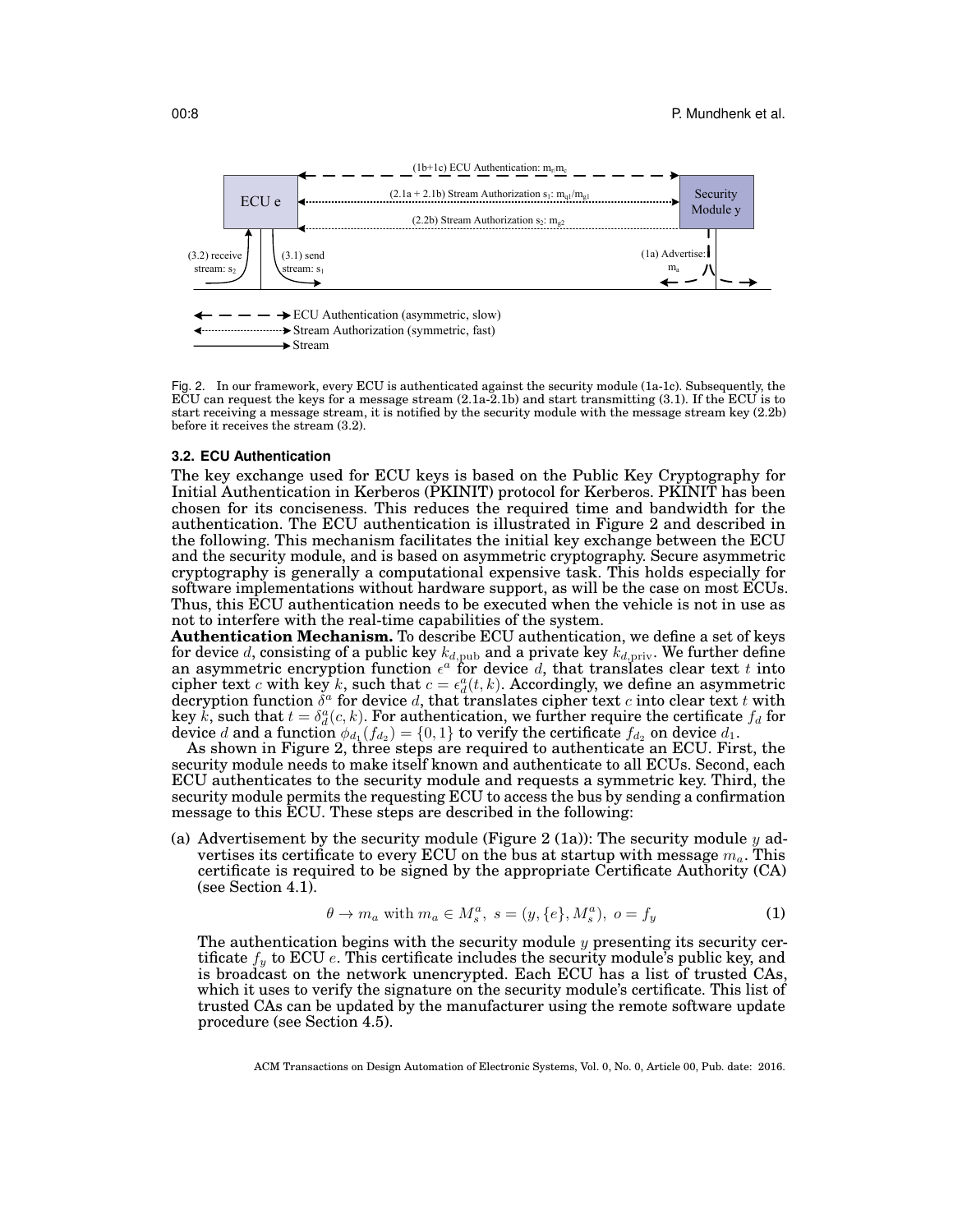(b) Registration of the ECU (Figure 2 (1b)): Once the security module has been successfully authenticated ( $\phi_e(f_y) = 1$ ), the ECU transmits its registration message  $m_r$ , including its own certificate  $f_e$  and the newly generated ECU key  $k_{e, sym}$ . The key, a timestamp  $\omega_e$  and a nonce *n* are encrypted with the public key of the security module  $k_{y, \text{pub}}$  and can thus only be decrypted by the security module. The certificate  $f_e$  contains the ECU's identity and public key, as well as any manufacturer-defined properties of the ECU (e.g. type of ECU, current software version):

$$
\phi_e(f_y) \to m_r
$$
  
with  $m_r \in M_s^r$ ,  $s = (e, \{y\}, M_s^r)$ ,  

$$
o = (\epsilon_e^a((e, y, k_{e, \text{sym}}, n, \omega_e), k_{y, \text{pub}}), \epsilon_e^a(h(e, y, k_{e, \text{sym}}, n, \omega_e), k_{e, \text{priv}}), f_e)
$$
 (2)

(c) Confirmation of the security module (Figure 2 (1c)): Upon receiving the registration message, the security module authenticates the ECU by decrypting the received hash from  $m_r$  and comparing it to the hash of the received elements. The elements have been received separately in *m<sup>r</sup>* and need to be decrypted with the private key of the security module *ky,*priv. Additionally, the certificate of the sender is verified and, in the case of successful verification ( $\phi_y(f_e)=1$ ), the security module saves the ECU key, the ECU identity, and any manufacturer-defined information. The security module then sends a confirmation message *m<sup>c</sup>* to the ECU. This message contains the ECU identifier encrypted with the newly exchanged symmetric ECU key:

$$
\delta_y^a(\epsilon_e^a(h(y, k_{e, sym}, n, \omega_e), k_{e, priv}), k_{e, pub}) = h(y, k_{e, sym}, n, \omega_e)) \wedge \phi_y(f_e) \to m_c \quad (3)
$$
  
with  $m_c \in M_s^c$ ,  $s = (y, \{e\}, M_s^c)$ ,  $o = (e, y, \epsilon_y^s((e, n, \omega_y), k_{e, sym}))$ 

In addition to the certificate and signature verification steps described above, the validity of all timestamps is checked for every message.

In order to transmit messages via an encrypted channel, the ECU must request a stream key from the security module. This is handled via the stream authorization protocol, as described in the following.

#### **3.3. Stream Authorization**

After an ECU has authenticated itself to the security module and established a symmetric ECU key, the ECUs can request initiations of message streams. All message streams and stream keys in the system are managed by the security module. Each message stream uses a unique (within the network) stream key, which the sending and receiving ECUs request from the security module. By centralizing ECU authentication and stream authorization at the security module, our framework eliminates the need for the sending and receiving ECUs to authenticate each other. The stream setup can be performed when a message stream is required, or, if the real-time requirements are more stringent than the stream setup time, considerably in advance (e.g. at vehicle start-up).

**Authorization Mechanism.** For stream authorization, we define a symmetric key  $k_{\rm sym}$  and two functions  $\epsilon^s$  and  $\delta^s$  for encryption and decryption, such that  $c = \epsilon^s_d(t,k_{\rm sym})$ and  $t = \delta_d^s(c, k_{\text{sym}})$  for plaintext *t* and ciphertext *c* on device *d*.

The stream can only be established after the ECU receives the confirmation message  $m<sub>c</sub>$  from the ECU authentication protocol (see Figure 2 (1c)). The stream is usually established when a message *m* is requested to be sent. The sending ECU *e* requests a key from the security module *y*, allowing access to the stream. The request message *m<sup>q</sup>* contains the identifier of the requested stream *si*, the identifier of the requesting ECU *e*, as well as a timestamp  $\omega_e$  and a nonce *n* to protect against malicious retransmissions.

ACM Transactions on Design Automation of Electronic Systems, Vol. 0, No. 0, Article 00, Pub. date: 2016.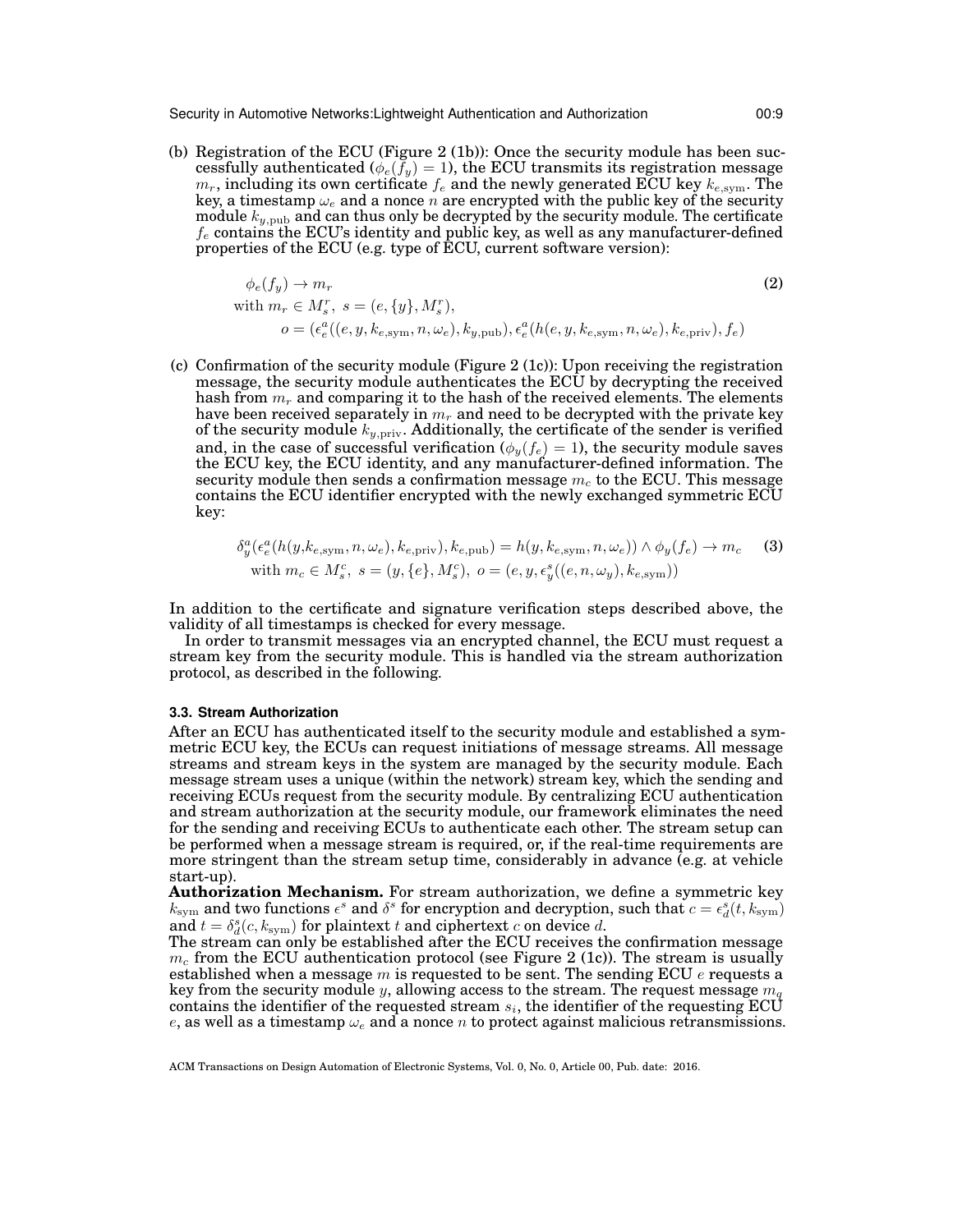The content of the message  $m_q$  is encrypted with the ECU key  $k_{e, sym}$ :

$$
m_c \wedge m \to m_q
$$
  
with  $m_q \in M_s^q$ ,  $s = (e, \{y\}, M_s^q)$ ,  

$$
o = (e, \epsilon_e^s((e, s_i, n, \omega_e), k_{e, sym}))
$$
 (4)

If the received request message  $m_q$  can be successfully decrypted with the ECU key  $k_{e, sym}$ , it must have originated from the correct ECU. The security module can then make an access control decision based on the stored information about that particular ECU. The security module can support arbitrarily-complex access control policies defined by the manufacturer. One such policy could be for the security module to maintain an access control list (ACL) based on the ECU identities. If the security module determines that the requesting ECU *e* is allowed access to the stream  $s_i$  ( $\alpha(e, s_i) = 1$ ), the security module  $y$  assigns a new stream key  $k_{s_i,\mathrm{sym}}$ . This key is first sent to all receiving ECUs in the stream  $\tilde{e} \in R_{s_i}$ , and then to the requesting sending ECU  $e$ . In this way, the protocol ensures that all receivers have access to the data as soon as it is sent:

$$
m_q \wedge (\delta_y^s(m_q, k_{e, \text{sym}}) = (e, s_i, \omega_e, n))
$$
\n
$$
\wedge (\omega_e \le \omega_y) \wedge \alpha(e, s_i) \rightarrow \forall \tilde{e} \in \{R_{s_i}, e\} : m_g
$$
\nwith  $m_g \in M_s^g$ ,  $s = (y, \tilde{e}, M_s^g)$ ,  
\n
$$
o = \epsilon_y^s((\tilde{e}, s_i, k_{s1, \text{sym}}, n_i, \omega_y), k_{\tilde{e}, \text{sym}}),
$$
\n
$$
n_i = \rho : \rho \notin \bigcup_l \rho_l, l = \{0..i-1\}
$$
\n(5)

In theory, it would be possible to allow access to any ECU of the correct type (e.g. motor control) that presents a valid certificate. However, it must be assumed that some ECU keys may have been compromised by the adversary. Since it is not always possible to check the validity of a given certificate, using an ACL based on ECU type could lead to widespread attacks if the adversary extracts a key from a popular type of ECU (e.g. infotainment). The use of individual ECU identities in the ACL limits the scope of such an attack to a single vehicle (usually the adversary's own vehicle).

## **3.4. Extensions**

The above descriptions include significant revisions to the concept as presented in [Mundhenk et al. 2015a] as a result of a detailed evaluation using the protocol analysis tool (as described in Section 5). These enhance security significantly and also address inefficiencies when evaluating the real-time performance as shown in Section 6. LASAN addresses these identified security issues and optimizes the protocols.

Specifically, we found that in [Mundhenk et al. 2015a], the ECUs are not sufficiently secured against impersonation by the adversary. The adversary could impersonate the ECU and, through the exchanged ECU key, gain authorization for potentially malicious messages. This issue has been rectified through the introduction of an additional  $\epsilon_e^a(h(e,y,k_{e,\text{sym}},n,\omega_e).$  enerypted hash in the registration message  $m_r$  (see Equation (2)):  $\epsilon_e^a(h(e,y,k_{e,\text{sym}},n,\omega_e).$ This does entail increased latency, since this hash is encrypted with the private key of the requesting ECU, and hence, the generation of this message takes significantly longer (see Table I). However, the use of the private key is unavoidable as it is the only way to securely identify and authenticate the ECU.

When implementing the concept and evaluating its real-time capabilities, as shown in Section  $\hat{6}$ , we identified inefficiencies in the ECU confirmation message  $m_c$ , as well as in the stream request message *mq*. Since these messages are encrypted, it is not possible for a device to determine whether or not it is the intended communication partner without first attempting to decrypt the message. In the case of the confirmation message *mc*, every ECU first must decrypt the message with its private key, before being able to judge if it is the intended receiver. Similarly, for the request message *mq*, the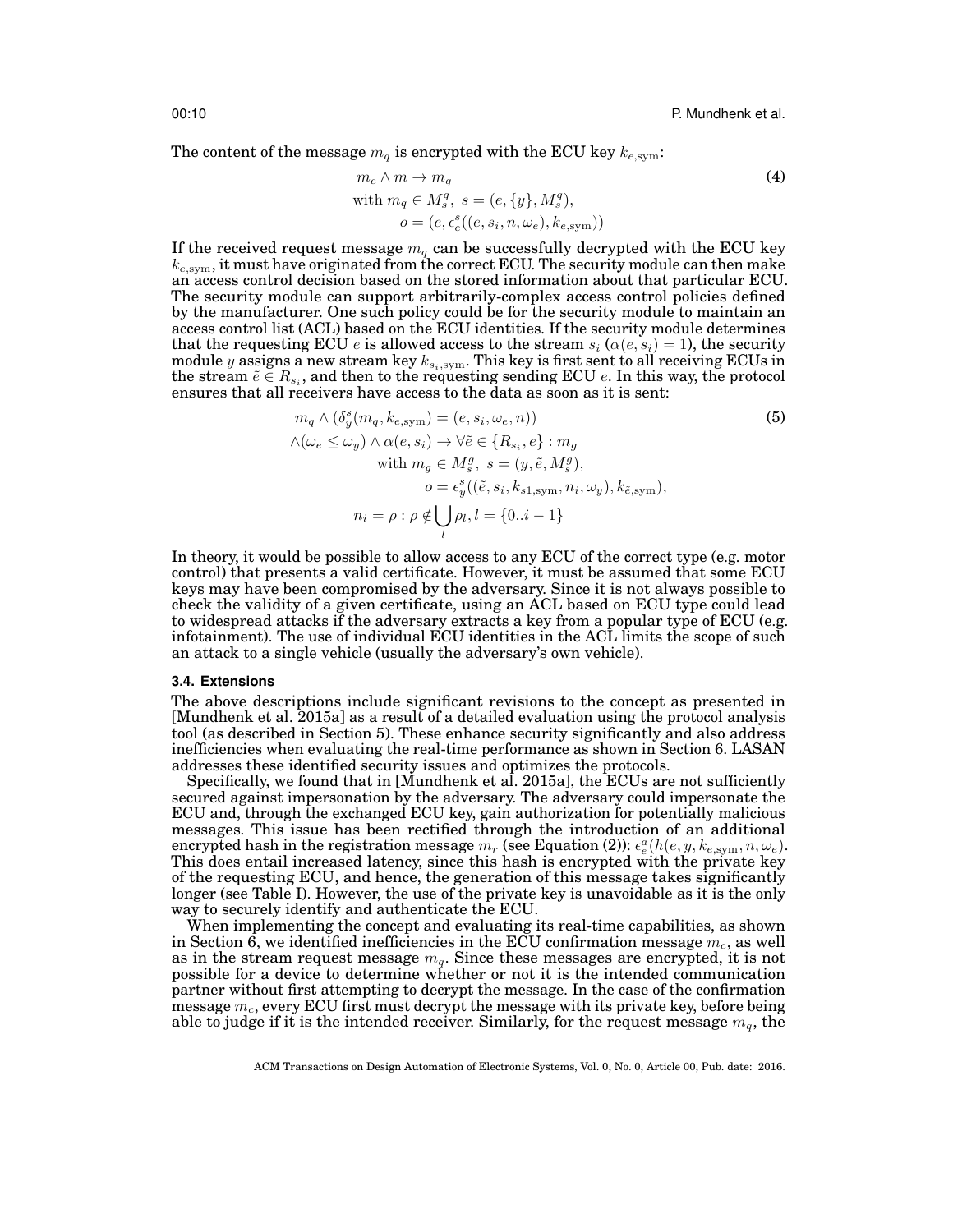security module must test all available ECU keys to decrypt the message. To avoid these inefficiencies, we introduced an additional, unencrypted ECU identifier *e* into each of the messages. Although this allows the adversary to determine the messages recipient, this is not generally considered to be security-sensitive information in this domain. Unless the adversary can subvert the cryptographic algorithms themselves (which is assumed to be beyond the adversarys capabilities), the desired security properties are maintained.

#### **4. INTEGRATION**

As for every security measure, the integration is an important factor to guarantee the security. In the following, we describe the handling of certificate validations, as well as scenarios outside the typical application of LASAN, such as the setup of the vehicle. These aspects are an essential part of every authentication framework to ensure full vehicle functionality. However, in literature, these aspects are often not covered, also because their implementation is not trivial, often leading to suboptimal implementations and security flaws.

# **4.1. Certificate Validation**

The security of digital certificates depends on the security of the corresponding private keys. Any entity that knows the relevant private key can claim the identity and attributes described in the certificate. Therefore, if a private key is stolen or purposely distributed, the corresponding certificate can no longer be trusted. For example, if the private key of an ECU is stolen, a malicious device can impersonate that specific ECU to the rest of the vehicle network. Although ECU manufacturers can take measures to protect the private keys, it must be assumed that some private keys might be extracted from ECUs. In particular, an adversary with the right tools and physical access to an ECU (e.g. an after-market component) would likely be able to extract the private key. In light of this, our system is designed to minimize the impact of a compromised private key, as far as possible.

The same challenges regarding compromised private keys also arise on the Internet and in other traditional computer networks that make use of digital certificates. In those contexts, approaches such as Certificate Revocation Lists (CRLs) [Cooper et al. 2008] and the Online Certificate Status Protocol (OCSP) [Santesson et al. 2013] are used to address this issue. However, neither of these approaches is suitable for use in vehicular networks, due to the unique characteristics and constraints of this domain. CRLs are essentially lists of certificates that have been revoked (e.g., because of a known compromise of the private key). In order to be effective, CRLs must be frequently updated and checked whenever a certificate is verified. Although many modern vehicles are likely to have connectivity to external networks, it cannot be assumed that this connectivity will be available at all times (e.g., the vehicle may lose connectivity if traveling in a remote area). Furthermore, CRLs on the Internet usually contain a large number of revoked certificates, making it burdensome for the vehicle to frequently download these relatively large data sources and to store and process these lists when checking certificates. To avoid the need to download large CRLs, OCSP allows a verifier to query the status of an individual certificate, to ascertain whether or not it has been revoked. However, this requires always-on connectivity in order to check individual certificates, which again may not always be available. Furthermore, both of these techniques present the adversary with new vectors to mount denial of service attacks against the vehicle network. For example, if the adversary can change the OCSP response or cause the vehicle to download a modified CRL, the vehicle may refuse to accept certificates from legitimate ECUs. Although this may not be a serious issue on the Internet, this type of attack would have a much greater impact in the vehicle network context. A potential attack could be the disabling of the brake controller and thus the brakes at high-speeds.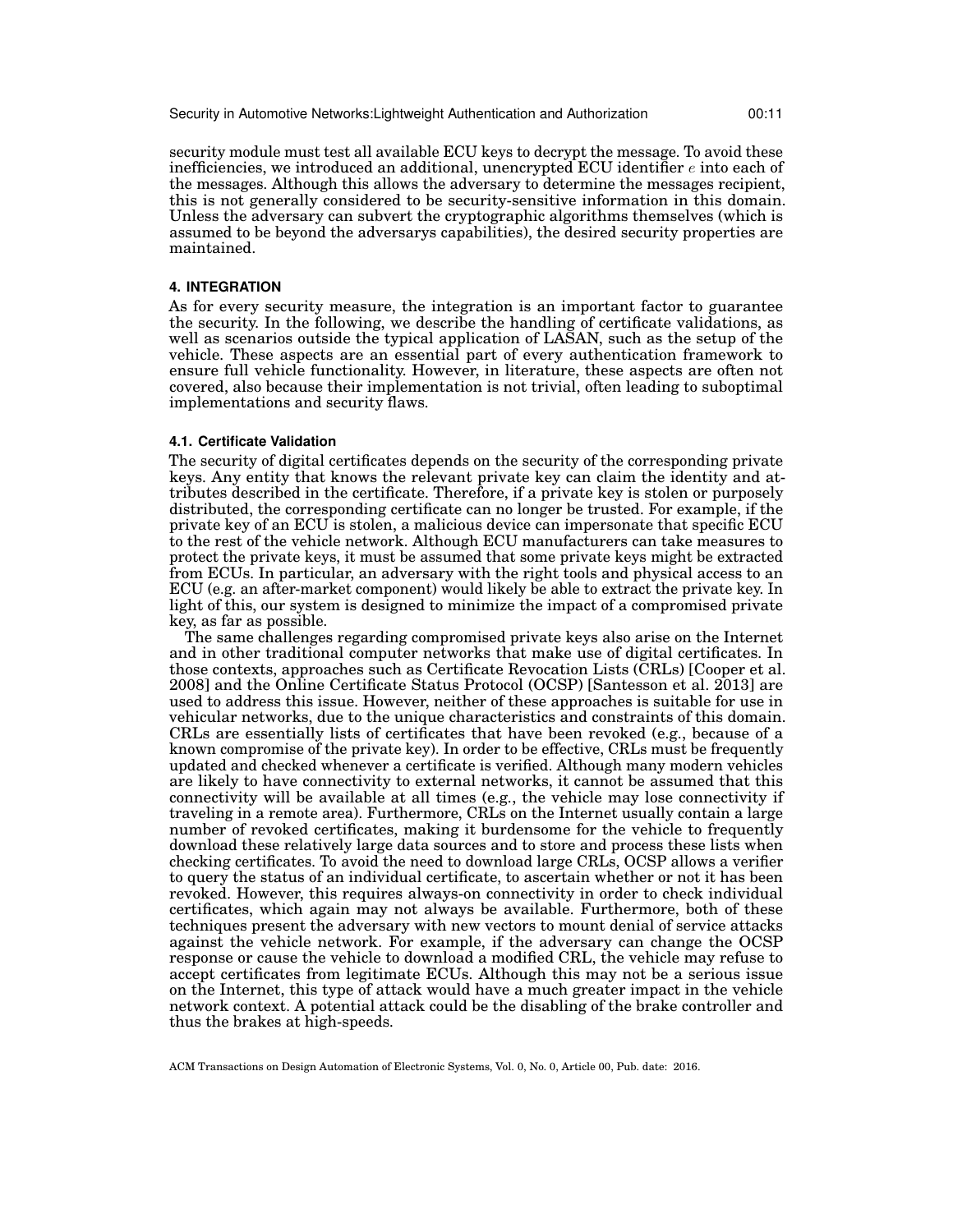Instead of using CRLs or OCSP, we have designed a new protocol specifically for use in vehicle network contexts. The main ideas behind our certificate validation protocol are as follows:

- The vehicle manufacturer should not be required to provide an online service (e.g. OCSP) since this may incur high operating costs, especially because it would have to be available for the full life of all vehicles on the road.
- The protocol does not attempt to prevent owners from intentionally installing modified/rogue ECUs in their own vehicles. However, in the event of an investigation, this should be detectable in order to ascertain liability in case of vehicle malfunction.
- The protocol only takes place when an ECU is added/exchanged, since this is when the system is most vulnerable.
- The validation step relies on a human-in-the-loop, who could either be the vehicle owner or a trusted representative (e.g. a vehicle workshop).
- The protocol must not restrict the choice of workshops/service centres at which the vehicle may be serviced, since this may be considered anti-competitive behaviour.

The full details of our certificate validation protocol are presented in the system life-cycle scenarios in the next section.

# **4.2. System Life-Cycle Scenarios**

Throughout its lifetime, every vehicle experiences a certain set of scenarios, which are divergent from the standard driving behavior. It is essential for any authentication protocol targeted to the automotive domain to address these use cases. Thus, to ensure full operational capabilities, these situations must be handled in LASAN. In this section, we describe these scenarios, as well as the support by LASAN.

#### **4.3. System Setup**

The first non-standard situation the vehicle experiences is the manufacturing of its components and the assembly of the vehicle in the factory. This process is shown in Figure 3. At some point in this process, the ECUs and security module are bare and do not have any security certificates or keys. The security of all devices and connections in the following process is essential to guarantee the security of subsequent states.

Where possible, the asymmetric key pairs are generated by the relevant devices (i.e. the security modules and ECUs). However, where this is not possible, these keys are generated externally and securely provisioned onto the devices. To facilitate the certificate validation protocol, each device is assigned a globally-unique human-readable ID (e.g. a short alpha-numeric code), which is printed on the physical device. Each device is issued a digital certificate that contains its device ID, its public key, and any device-specific information (e.g. type of device and operating parameters). This certificate is signed by the respective Certificate Authority (CA), which could be the device manufacturer. This certificate binds the device ID to its public key, and thus only a device in possession of the corresponding private key can assert that identity. During this process, the programming connection between computer and device must be secured both digitally and physically. This connection can be placed in the manufacturing process of the device, ideally at the first start of the device (ECU or security module).

As explained in the previous section, the security module holds an Access Control List (ACL) containing all permissible message streams. The IDs of the authorized sending and receiving ECUs for each stream are programmed into this ACL. With this list, the security module can verify if all ECUs are correctly built into the vehicle and which ECUs have access to which streams. The list can be automatically generated by the configuration management of the Original Equipment Manufacturer (OEM) and must be signed with the corresponding certificate. Note that an ACL is a feasible method here, as the distribution of tasks and messages is known at design time. In case this changes via a functionality update, this may also contain an update to the ACL.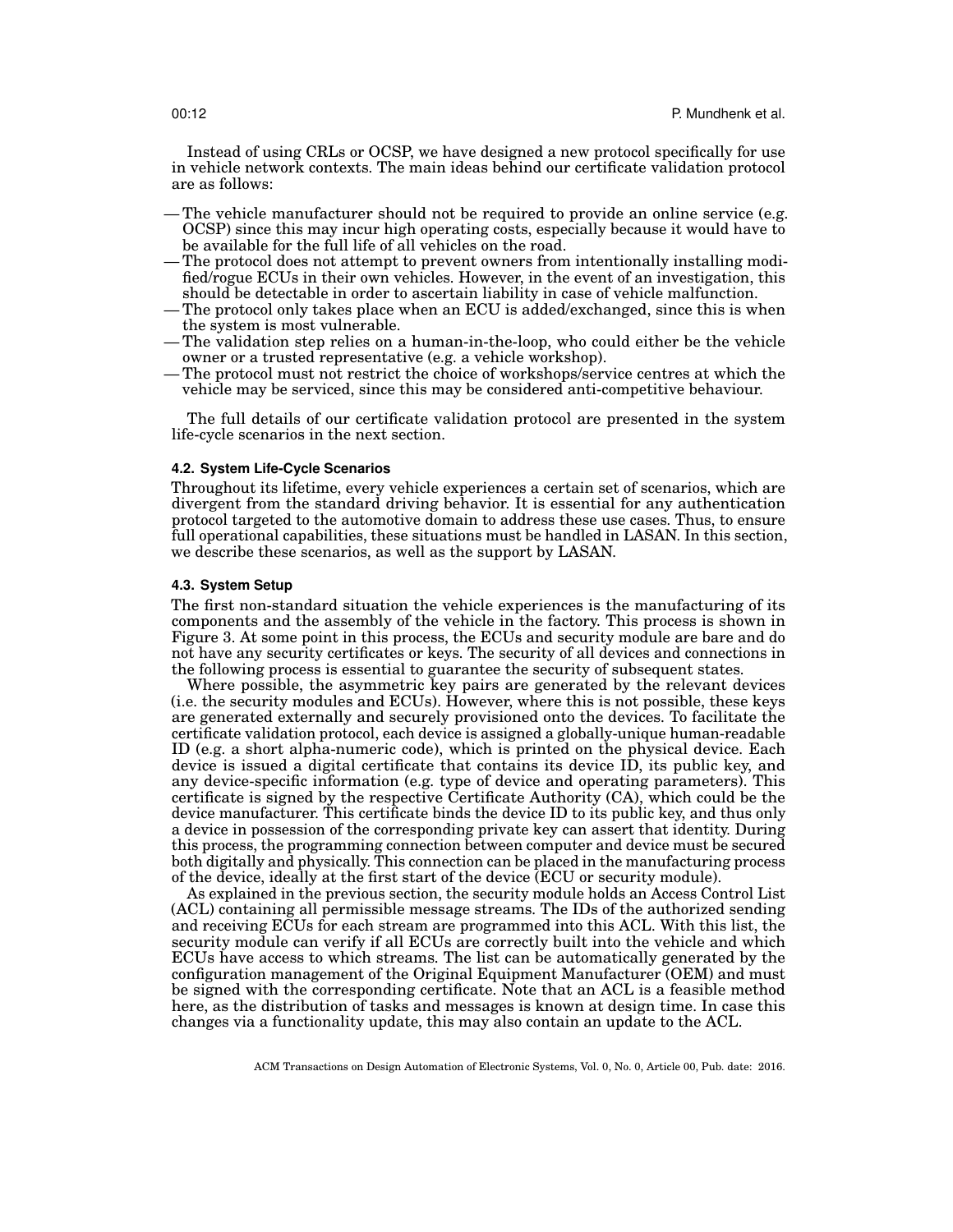

Fig. 3. Overview of system setup and workshop situations. At manufacturing, every device is programmed an ID and a certificate. Security modules are additionally supplied the Access Control List (ACL) for the vehicle. A workshop connects to the vehicle via a secured connection to the On-Board Diagnosis (OBD) port. All participants are certified by the central Certificate Authority (CA) of the Original Equipment Manufacturer (OEM).

## **4.4. Vehicle Service**

Although a vehicle network may not change frequently, there will always be a need to replace certain components in the system. For example, this might happen when a damaged ECU needs to be replaced. To the best of our knowledge, LASAN is the only framework supporting such exchanges. In the following, we describe the protocol to exchange ECUs but omit message details for conciseness.

The two objectives of this protocol are (1) to determine whether or not a particular ECU is authentic and, (2) to securely add its ID to the ACL held by the security module.

The first objective is achieved using the ID printed on the physical device and makes use of manual validation as follows: When a new ECU is ready to be added, the vehicle owner or workshop attempts to determine whether the same ECU ID appears in any other vehicle. If it does, this means that there is more than one ECU with access to that particular private key, indicating that the key has been compromised. To facilitate the process of checking for duplicate IDs, vehicle owners and workshops should be encouraged to publish the lists of ECU IDs they have installed. These public lists can then be consulted to check for duplicate IDs. This process is similar to the concept of Certificate Transparency, recently developed and deployed by Google [Laurie et al. 2013].

Once satisfied that the ECU is authentic, the vehicle's owner puts the vehicle into a special state in which new ECU IDs can be added to the security module's ACL. Various different approaches could be used to authenticate the owner and put the vehicle into this state, including a physical switch, a special vehicle key, an owner password, or a combination of these factors. Once in this state, the owner or workshop can add the ECU and verify that the digital ID matches the ID printed on the physical device.

It is a deliberate design decision that this procedure is not fully automated, and we argue that this level of manual intervention is both feasible and necessary, given that vehicle service is not likely to be a frequent occurrence. Since the vehicle owner authorizes this process, there is no need to contact the manufacturer. This also means that the owner may permit any third party to perform the vehicle service (e.g. the vehicle is not restricted to manufacturer-approved service stations). The security module keeps a record of the ECU IDs that have been added in this way, and this record can be audited if need be (e.g. as part of an investigation into vehicle malfunction).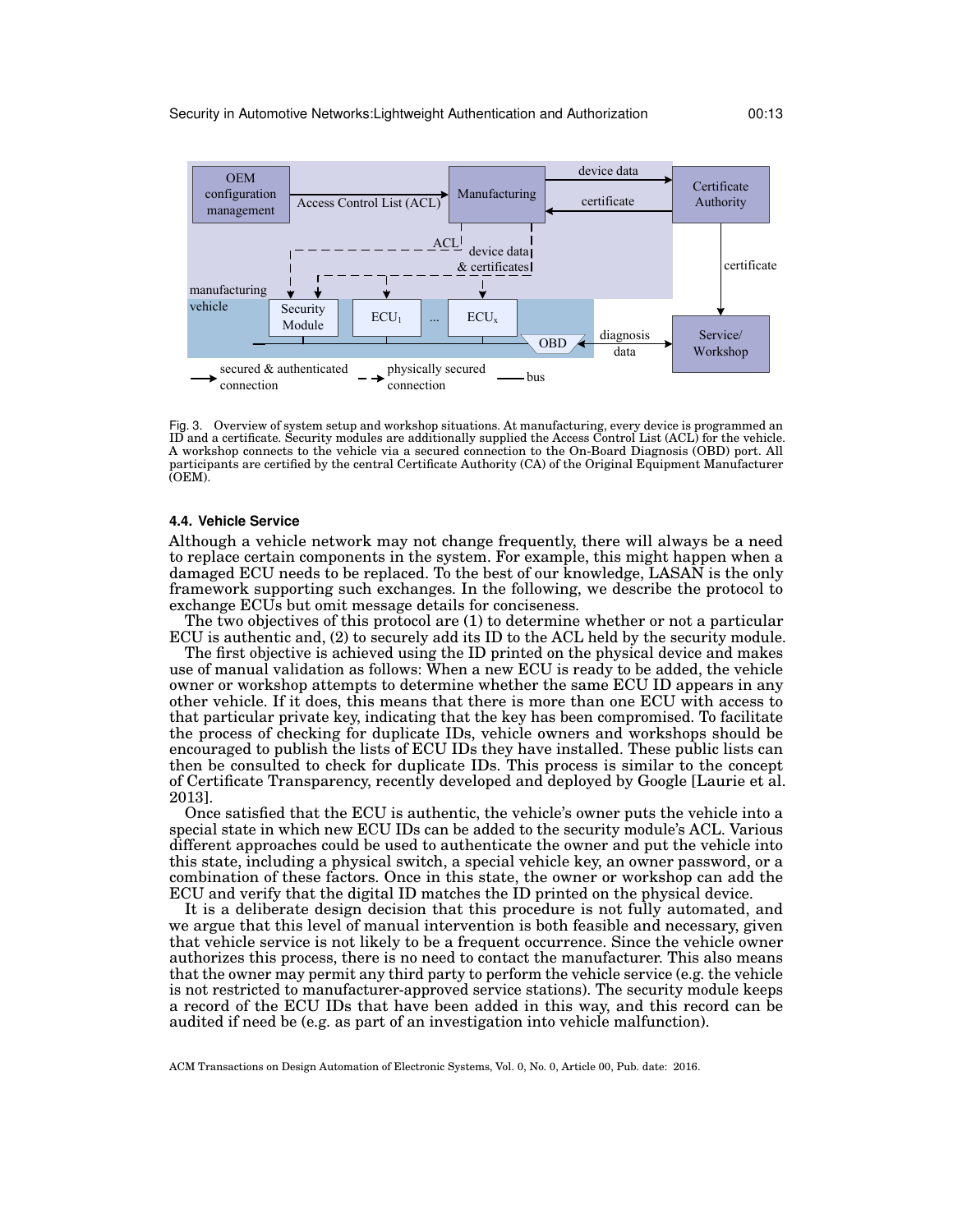# **4.5. Firmware updates**

In connected vehicles, the possibility of Over-The-Air (OTA) updates is becoming increasingly important. For unconnected vehicles, firmware updates are usually performed at workshops. By being able to update software at any point in time, the number of visits to repair shops, as well as the downtime of the vehicle are reduced significantly. However, firmware updates, especially Over-The-Air (OTA) updates, can compromise security, if not handled properly. OTA updates are available in some vehicles on the market today. In these cases, signed firmware updates are used and are verified by the receiving ECU, if possible. If the receiving ECU does not have the computational power to verify the certificate, an additional element, such as the cellular gateway can perform this task. In this case, the programming of the ECU is performed over the internal networks without security, based on trust. The only security measure against illegitimate firmware updates from the CAN bus is usually a simple password that can often be recovered from the tuner community [Koscher et al. 2010].

In LASAN, we can replace this simple password with our authentication scheme and ensure that the firmware update is authenticated all the way to the ECU. All firmware updates are run via the security module, which in turn verifies the identity of the sender and the validity of the firmware signature for the ECU. The firmware is signed with the private key of the sending instance, which is certified by an appropriate CA (see Section 4.1). After successful validation, the security module triggers the programming of the ECU. To ensure a maximum of security, the ECU authentication (see Section 3.2), including the re-validation of the security module certificate, is started as soon as a reprogramming command is received and before a new firmware is accepted. After successful authentication of both the security module and the ECU, the update is installed on the ECU.

In this Section we presented an essential part of LASAN, the integration with the processes in the automotive domain. Although often omitted in literature, the protocols and considerations described are necessary requirements for any authentication framework design, as they represent the use cases which must be supported by the authentication framework.

# **5. VERIFICATION**

In this Section, we focus on the modeling and security verification of the protocols contained in the framework with the protocol verification tool Scyther [Cremers 2008a].

We provide a brief introduction to Scyther and define our adversary model. As it is not possible to verify the overall framework, we separately verify the protocols contained in LASAN. For this, we do require a set of assumptions, which we will detail here. We then present the formal models of the protocols and the results of the verification. As conceptual security is paramount in authentication frameworks, the models developed in the following are available online for public scrutiny [Mundhenk et al. 2016b].

**Scyther Tool.** The Scyther tool, developed by Cremers [Cremers 2008a; 2008b], performs automatic symbolic analysis of security protocols in terms of their confidentiality (secrecy) and authentication properties. In Scyther, protocols are modeled as sets of *role scripts* which are executed by *entities*. Each execution of a role is called a session and multiple concurrent sessions are permitted for any role. The desired security properties for a protocol are modeled as *claims* made by specific roles. If a claim is falsified, Scyther offers a counterexample showing the sequence of events leading to that point, which will usually represent a potential attack against the protocol. For certain claims, Scyther can perform *unbounded verification* which, if successful, indicates that the claim will not be falsified irrespective of how many times the protocol is run [Cremers 2008b]. Internally, Scyther uses the concept of *patterns* to reason about infinite sets of traces in a protocol [Cremers 2008b]. A pattern forms a labeled directed acyclic graph that, under certain conditions, could be a realization of the protocol under analysis. Patterns can be *refined* according to a set of rules and well-typed substitutions. The verification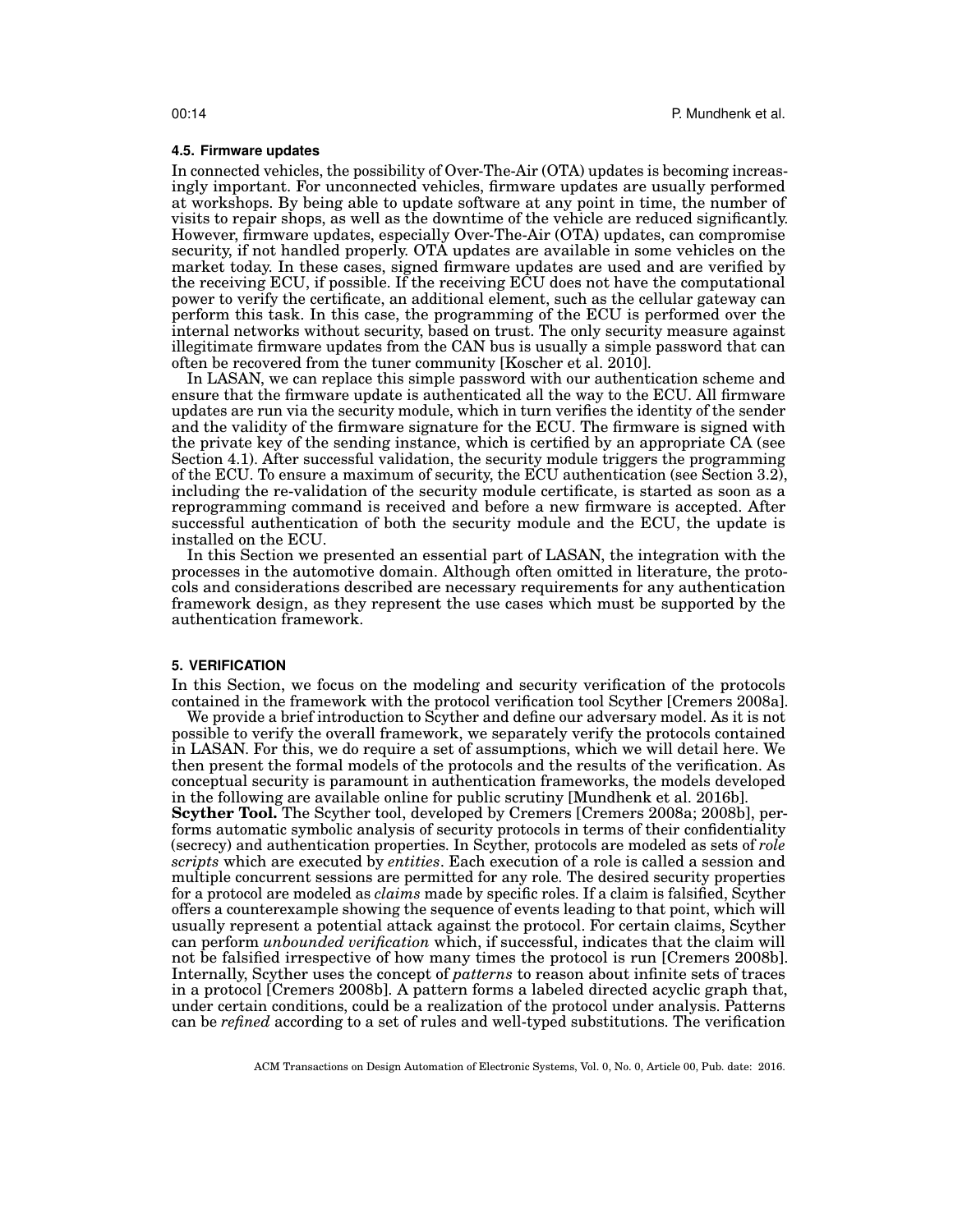algorithm applies a pattern that violates a specific claim and attempts to refine this into a realizable pattern that then represents a counterexample to the claim.

**Adversary Model.** In line with the majority of security protocol analyses, we assume a Dolev-Yao adversary model [Dolev and Yao 1981], in which the adversary has full control over all communication and is thus able to intercept, modify, replay or block any messages, as well as inject new constructed messages. This is appropriate for our application domain since the adversary could, for example, be a malicious device connected to the communication bus which, in the worst case, would be the central gateway, able to exert this degree of control over all messages on the bus. In the model, the adversary can also perform any role, which in practice means that the adversary could pretend to be any device on the bus. However, the Dolev-Yao adversary is assumed to be computationally bounded and thus unable to break cryptographic primitives (encryption, digital signatures, hash functions etc.) in a reasonable amount of time. This is a realistic assumption, given that these cryptographic primitives are widely used in other domains (including Internet communication) and are not known to be broken. Finally, it is always possible that a real-world adversary might be able to compromise one of the legitimate devices (e.g., through malicious software or runtime exploits). However, since this is almost entirely dependent on the actual hardware and software implementations, this class of attacks is beyond the scope of our analysis and we assume that an authenticated device is secure.

**ECU Authentication.** The model of the ECU authentication protocol is described in Section 3.2. While the design of the framework includes the distribution of certificates in messages *m<sup>a</sup>* (Equation (1)) and *m<sup>r</sup>* (Equation (2)), these certificates are omitted in the Scyther model. The verification of certificates depends on external knowledge, such as locally available root certificates or connections to external verification agencies, such as the certificate CA. This exceeds the complexity that Scyther can verify and certificates are thus omitted in our analysis. As methods for initial certificate distribution and verification have been used successfully and securely for many years on the Internet, these can be applied here as well and the omission is reasonable.

To verify security, we define a set of claims which, if they hold, ensure the security of the protocol. This step is crucial, as insufficient claims would lead to security flaws being ignored by Scyther. Each role makes the following two security claims after the protocol:

- (1) Secrecy of symmetric ECU key: If neither the ECU's nor the security module's private keys have been compromised, then the newly established shared key cannot be known by the adversary. This is due to the fact that the only way to recover the shared key is by decrypting it with the private key of either component.
- (2) Non-injective synchronization: On completion of a protocol run, all entities agree on the roles that have been taken and the data items that have been exchanged. This synchronization is *non-injective* in the sense that replays of complete protocol runs are excluded since these would be detected using the nonces and timestamps in the messages.

Scyther confirms that both of these claims are successfully verified in the unbounded sense from both the perspective of the ECU and the security module. This means that under the defined Dolev-Yao adversary model, this protocol ensures the confidentiality of the newly-generated shared key and achieves mutual authentication.

As mentioned in Section 3.4, the signed hash term in message *m<sup>r</sup>* is critical for achieving mutual authentication. Without this term, the protocol would only achieve unilateral authentication of the security module to the ECU and so would allow the adversary to impersonate any ECU.

**Stream Authorization.** The model of the stream authorization protocol described in Section 3.3.

While in reality, streams can be received by more than one ECU, it is sufficient to verify the protocol with two participants, as this covers all messages transmitted. In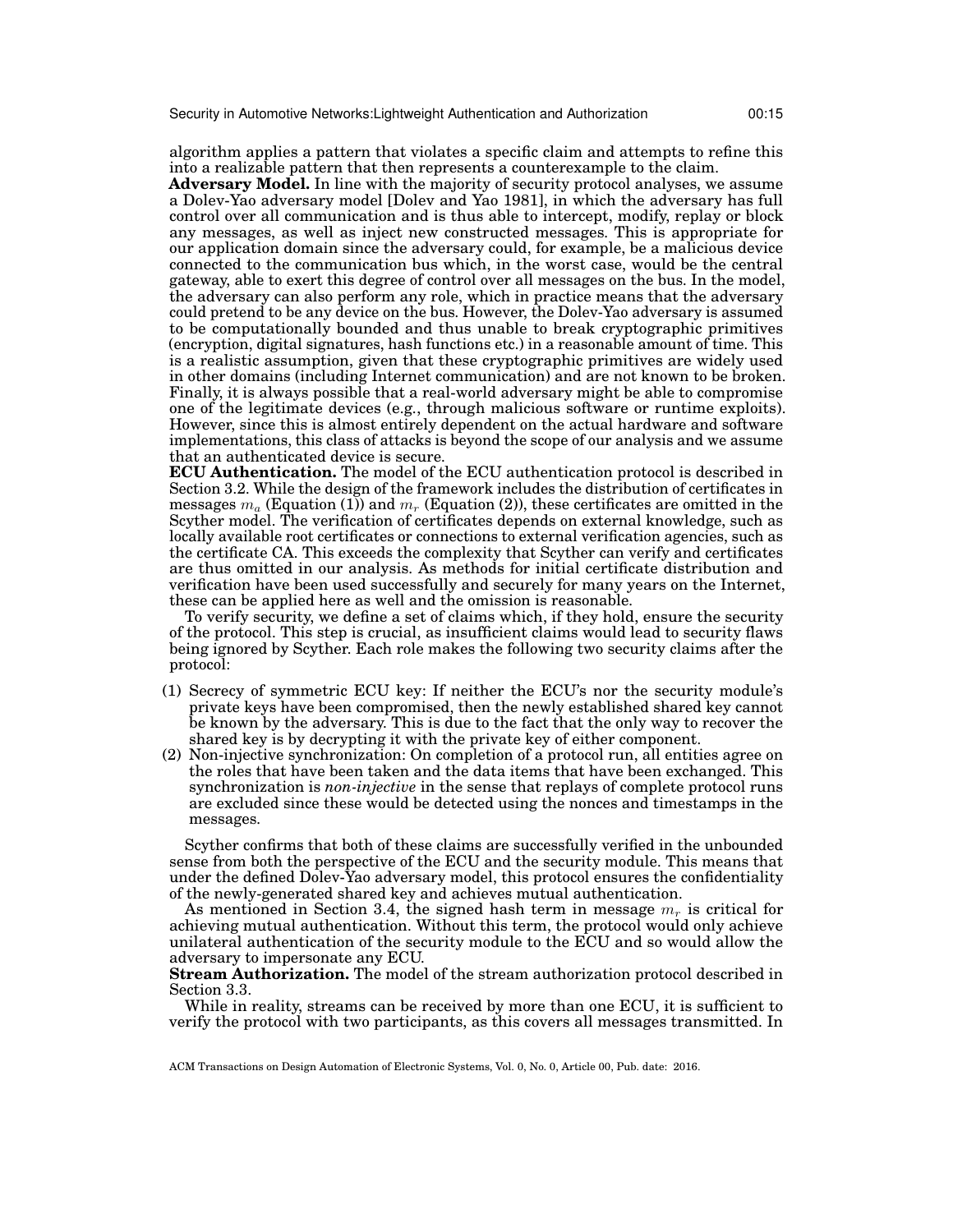the case of an additional receiver, a duplicate message is added in the system, which does not affect the security.

The security module communicates with each ECU using the unique ECU key, kesym, established in the ECU authentication protocol. In this model, we assume that all ECU keys have been securely established and use Scyther's built-in pairwise keys (e.g.  $k(E1, SM)$ ) to represent ECU keys. This is required to simplify the protocol representation and separately verify the ECU authentication and stream authorization. Having access to the stream key implicitly authorizes an ECU to participate in that stream and no further authentication is performed in order to minimize the communication latency.

All authorization decisions are made by the security module but these are orthogonal to the security claims of the communication protocol and are therefore beyond the scope of this model (see Section 4.3). The access to a stream is defined at design time by the system designer and is programmed into the security module, together with the certificates. In this model, neither the sending nor receiving ECUs make security claims because they do not have control or visibility over which other ECUs receive the stream key. The stream key is distributed by the security model and can thus not be assumed as secret by a single ECU. These ECUs, therefore trust the security module to distribute the stream key correctly. The influence of this on the security of the protocol is discussed in Section 6.2

The security module, which has overall visibility of the system, makes the following claims:

- (1) Secrecy of stream key: If none of the ECU keys have been compromised, then the newly established stream key cannot be known by the adversary. As the stream key is transmitted in messages encrypted with the ECU key, this sets up a chain between ECU and stream key.
- (2) Non-injective synchronization: On completion of a protocol run, all entities agree on the roles that have been taken and the data items that have been exchanged. Just as in the ECU authentication, this synchronization is *non-injective* as replays could be detected based on the message nonces and timestamps.

We modeled the protocol in the proprietary language required by Scyther and defined the claims above. Feeding this input to Scyther, it confirms that both of these claims are successfully verified in the unbounded sense. This means that under the Dolev-Yao adversary model, this protocol ensures that the stream key is only known to the set of ECUs determined by the security module's authorization policy, thus authorizing these ECUs to participate in the message stream.

In this section, we successfully verified the security of the protocols in the lightweight authentication framework. With the security being proven by a model checker, we now advance to evaluate the performance of the lightweight authentication framework with a discrete event simulation.

#### **6. EVALUATION**

In this section, we analyze and evaluate the characteristics and performance of our proposed approach. For our evaluation, we developed a discrete event simulation of vehicular networks implementing our protocol ([Mundhenk et al. 2016a]). We use this simulation to evaluate the performance of the lightweight authentication framework by implementing a set of synthetic test cases.

#### **6.1. Simulation**

The core of our evaluation forms a newly developed simulator, designed for the real-time performance analysis of security in automotive networks. The simulator is based on the discrete event simulaton framework SimPy [Team SimPy 2015] and implemented in Python. We model automotive networks in a modular fashion, representing the different components existing in networks and ECUs. The main components including ECUs, gateways, and buses can be interconnected freely in any architecure. These components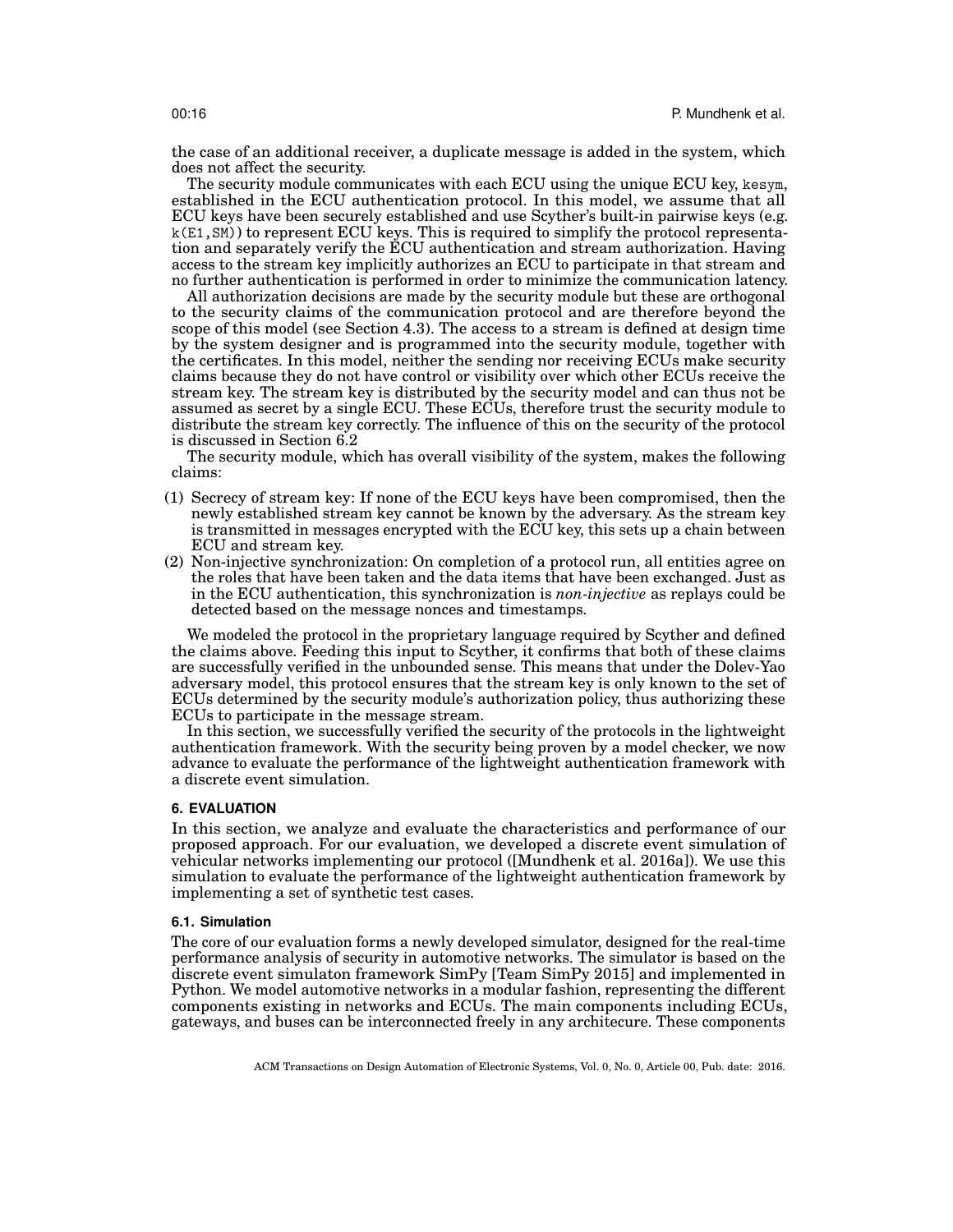

Fig. 4. Structure of the developed discrete event simulator. Based on a set of measured hardware parameters, the simulator is configured with parameters, configuration and a test case. All simulation happens in the core and is accessible via an API. Results can be plotted in a GUI or exported into a CSV file.

themselves are made up of sub components, following the ISO/OSI model. One of the components is the application layer, which can be flexibly programmed, allowing integration of any functional behavior, following actual ECU implementations. This allows a functional verification of software, a software-in-the-loop test or case studies for underlying communication schemes. In a similar fashion, secure communication layers are implemented, following the specifications of LASAN, TESLA and TLS. Description of the full set of simulation features is beyond the scope of this article. The discrete event simulation is available open source for free use, development and public scrutiny [Mundhenk et al. 2016a].

The structure of the simulator is shown in Figure 4. It consists of modular simulator core, which implements most of the functionality, including the components and their submodules described above. Further, an Application Programming Interface (API) is provided to configure and run the simulation, as well as for the extraction of results. A Graphical User Interface (GUI) is provided, allowing direct inspection, debugging and evaluation of a running simulation. The test case generator is used to generate test architectures based on statistic settings. These test architectures are used to configure the model, before the simulator is run. Additionally, the results may be exported into Comma-Separated Value (CSV) files for further analysis.

Further, the basic settings of the simulator, such as the use of the (optional) GUI and the output paths can be set in configuration files. These settings also include other basic settings such as timeouts, fallbacks for insufficiently configured components, etc. **Timing Parameters.** To ensure that the simulator follows reality as close as possible, it can be parametrized with measurements from real hardware. This parametrization is essential to ensure that correct results are achieved with the simulator. All timings used in the simulator are derived from these basic timings. By tuning the simulation according to hardware measurements, we are also able to simulate different hardware, simply by exchanging the timing parameters used. These parameters vary significantly, based on the hardware and implementation chosen. The computational capabilities and thus the speed for encryption/decryption on different ECUs differ greatly. Processor speed and hardware cryptographic support has a significant influence on timings. This hardware support can come in the form of a TPM or other hardware accelerators. Table I shows some example parameters for encryption/decryption latencies with RSA in a software implementation on an STM32 microcontroller. Parameters for AES with and without hardware support are shown in Figure 5. Clearly visible are the block size of 128 Bit for AES in Figure 5, as well as the very low performance of software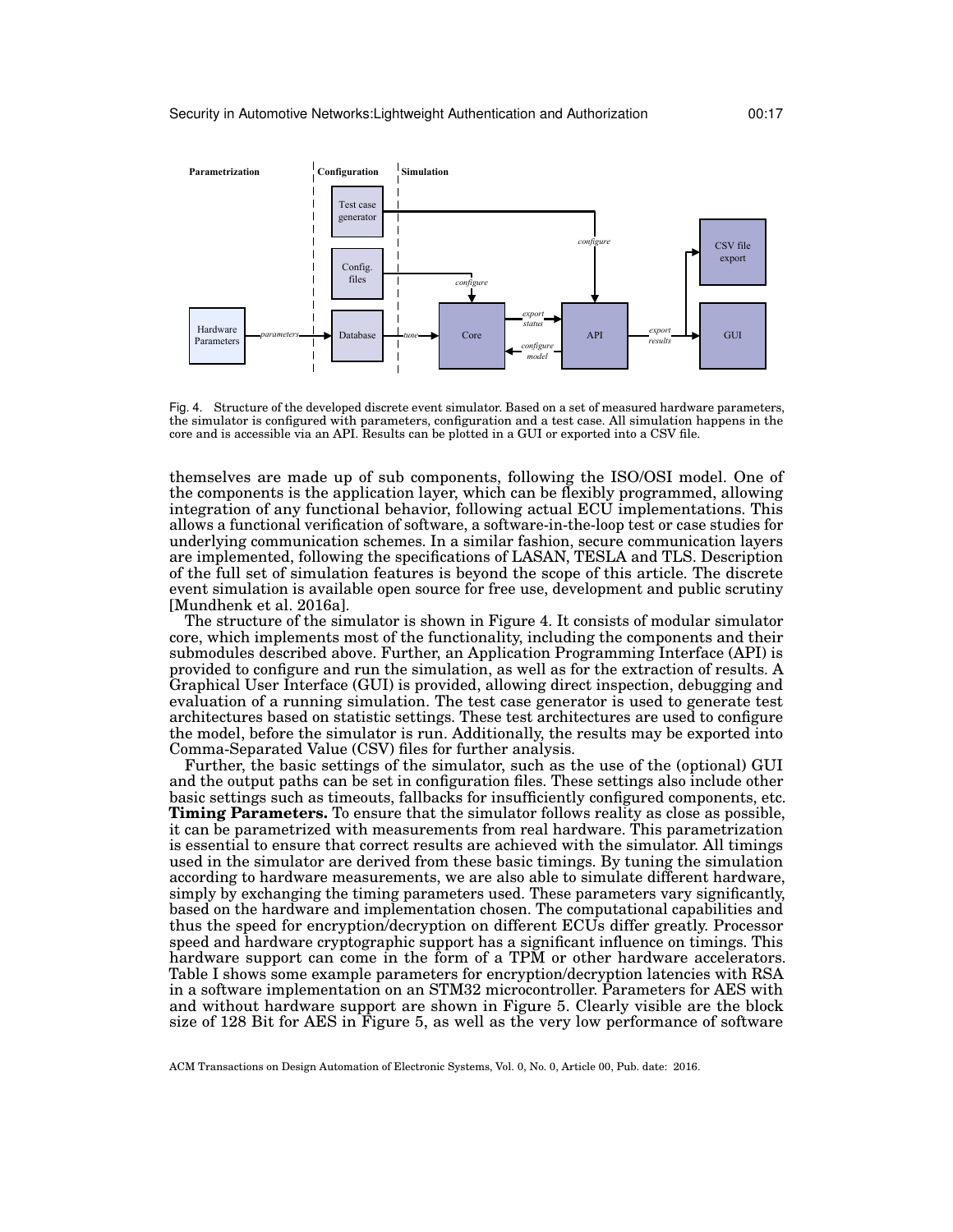Table I. Latencies of RSA encryption and decryption in software for different RSA key lengths, measured on an STM32F415 microcontroller.

| key length | public key | private key |
|------------|------------|-------------|
| (Bits)     | operations | operations  |
| 512        | 0.206s     | 0.886s      |
| 1024       | 0.709s     | 4.977s      |
| 2048       | 2.626s     | 33.181s     |

implementations of RSA on microcontrollers, as shown in Table I. The full set of parameters includes many tens of thousands of measurements for different algorithms and configuration parameters and thus is exceeding what can be presented here. All results are available online for free use [Mundhenk et al. 2016b].

**Test setup.** For our tests, we are interested in the setup process of message streams and thus do not require a functional verification of the data itself. Therefore, we do not implement actual control algorithms, but transmit dummy data. However, the selected message size and timing patterns follow existing distributions.

We base our communication on a CAN Flexible Data-Rate (FD) bus [Hartwich 2012]. CAN FD is an extension of CAN, allowing to increase the data rate in the data portion of the frame, such that a higher overall throughput can be achieved. Due to its low cost, similar to CAN, and backwards compatibility, CAN FD is likely to find widespread use in future networks. CAN FD is currently in the process of standardization.

The authentication frameworks presented here are implemented transparently to the application layer. All handshakes and required messages are handled on the communication layers. From the perspective of the application layer, the start time of the network is simply increased.

All results shown in this work have been generated with our simulator. For the results displayed here, we built three different communication layers. These include LASAN as proposed in this work, as well as the existing authentication frameworks TLS and TESLA. TLS is mostly used in Internet traffic, e.g. in HTTPS connections. While not targeted for embedded systems or multicast communication, we implemented and used TLS v1.2 as a baseline [Dierks and Rescorla 2008]. We further implemented a communication layer utilizing TESLA [Perrig et al. 2005] to compare with the other approaches. Both, TLS and TESLA have been implemented as timing correct. That means that not all functionality is fully implemented, but the correct lengths of cryptographic algorithm runtimes, message lengths and transmission times are ensured. On the other hand, to save memory and computational requirements for the simulator, identical certificates and keys are used for all ECUs. This is a reasonable approximation, as we are only interested in timing and not actual functionality of the protocols.

#### **6.2. Security Comparison**

Comparing the security of different approaches is no trivial task. Security flaws are often found based on implementation flaws, not conceptual flaws. As we are comparing the conceptual approaches, we keep the security comparison at a high level. In the following, we will shortly detail the cryptographic algorithms used in the different approaches and explain differences in the security.

To level the playing field and allow equal conditions for all compared frameworks, we use the same cryptographic methods for all approaches. For asymmetric functions, we use RSA with a key length of 512 Bits and an exponent of 65537. We use MD5 for hashing algorithm for the certificate calculations. For symmetric encryption, we use 128 Bit AES in the Cipher Block Chaining (CBC) mode.

We further assume that all keys used in the system have a limited security lifetime and must be renewed regularly. This is typically the case, as long key lifetimes increase the chances of reverse engineering via brute force attacks. It is necessary to exchange a key often enough that it is unlikely that a key can be brute forced within the given time.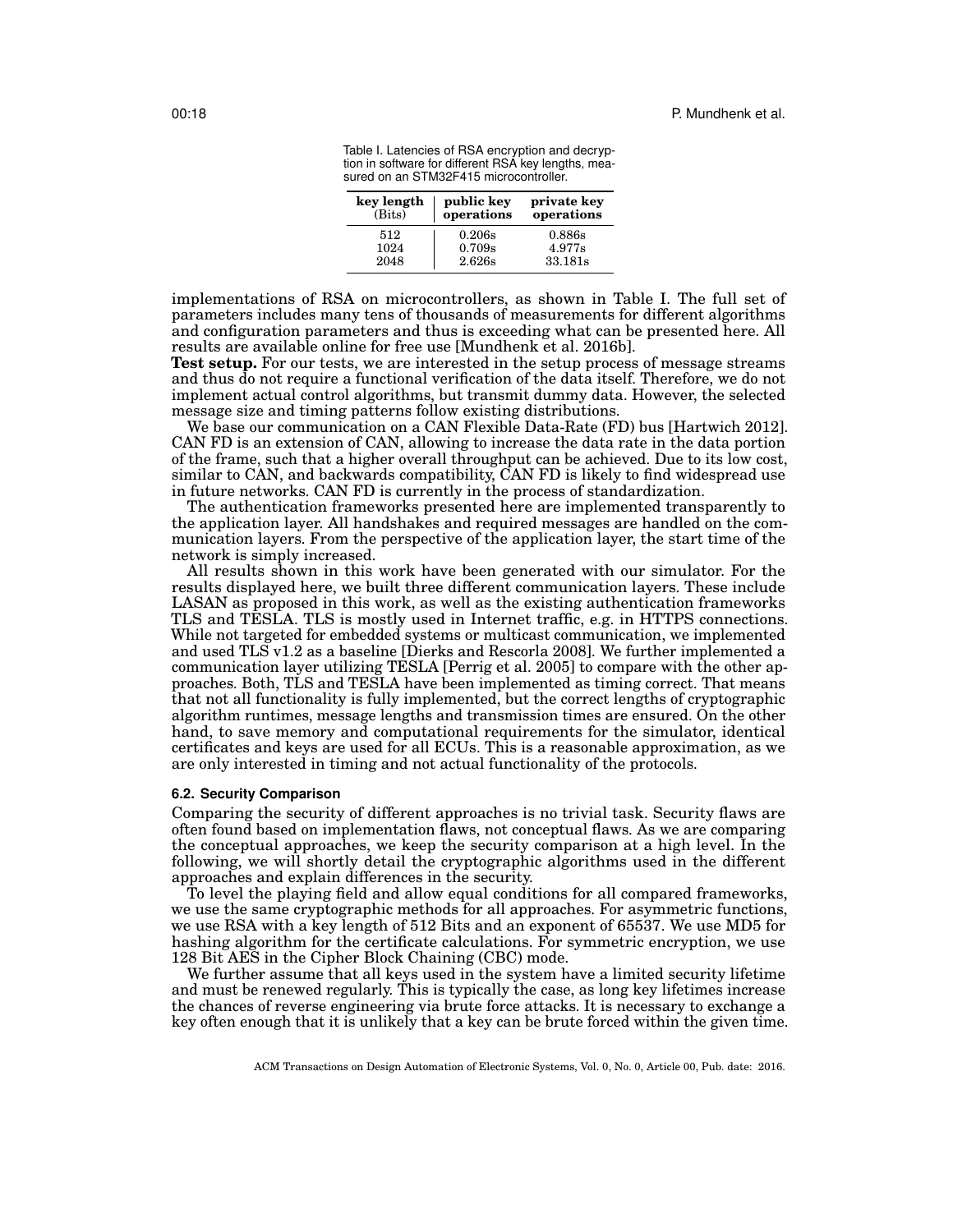

Fig. 5. AES performance for software implementations (SW) and with hardware support (HW). The measurements of encryptions (Enc.) and decryptions (Dec.) have been performed on an STM32 microcontroller with AES in Cipher Block Chaining (AES CBC) mode. Reproduced from [Mundhenk et al. 2015a].

Note that multiple message transmissions with the same key do not have any influence on the security of the key, but the potential insecurity is a result of a key's long validity. Further, this time for brute force attacks decreases over time, as computational power increases, following Moore's Law.

Note that the TESLA Request For Comments (RFC) in [Perrig et al. 2005] defines the message security mechanism to be used as Message Authentication Code (MAC). The RFC does not consider encryption of messages. While this is sufficient to protect the integrity of messages (i.e. no attacker can alter or create a message without detection), the confidentiality (i.e. an attacker can read a message) remains unprotected. From the technical perspective, TESLA could also use exchanged keys for encryption, but the RFC only defines MACs and a strict implementation would need to follow this. While this does not impact the security of the authentication and authorization mechanisms, it does heavily impact the security of data messages.

TESLA further relies on a master key, securely exchanged before the conversation. This exchange is not further defined in the RFC [Perrig et al. 2005] and it is suggested to use existing mechanisms. We assume here, similar to the other mechanisms, an initial key exchange via an asymmetric encryption scheme.

Further, note that TLS only supports unicast messages. This increases the security, as no keys are shared among any of the participants, but also increases setup time, as a separate key needs to be exchanged with every receiver, as well as bus load, as duplicate messages need to be sent for every receiver.

With LASAN, the symmetric message stream key is shared among all senders and receivers. As symmetric cryptography is used to protect message transmissions, it would be possible for a malicious receiver that has circumvented the ECU authentication and stream authorization to pretend to be the sender of a message stream and send message to all participants. This is however, easily detectable on the approved sender side, as a message that should never have existed on the bus is received. In this case, the current stream key can be voided and the communication participants (and possibly the user) can be notified of a breach in security. It would be possible to enhance LASAN with either a reverse key chain and include a MAC, such as in TESLA or use asymmetric signatures to enforce directionality in the message transmission. However, as we will show in Section 6.3, these approaches lead to significantly longer and unacceptable message transmission times. As this illicit behavior is easy to detect on the sender side, we do not require these additional measures.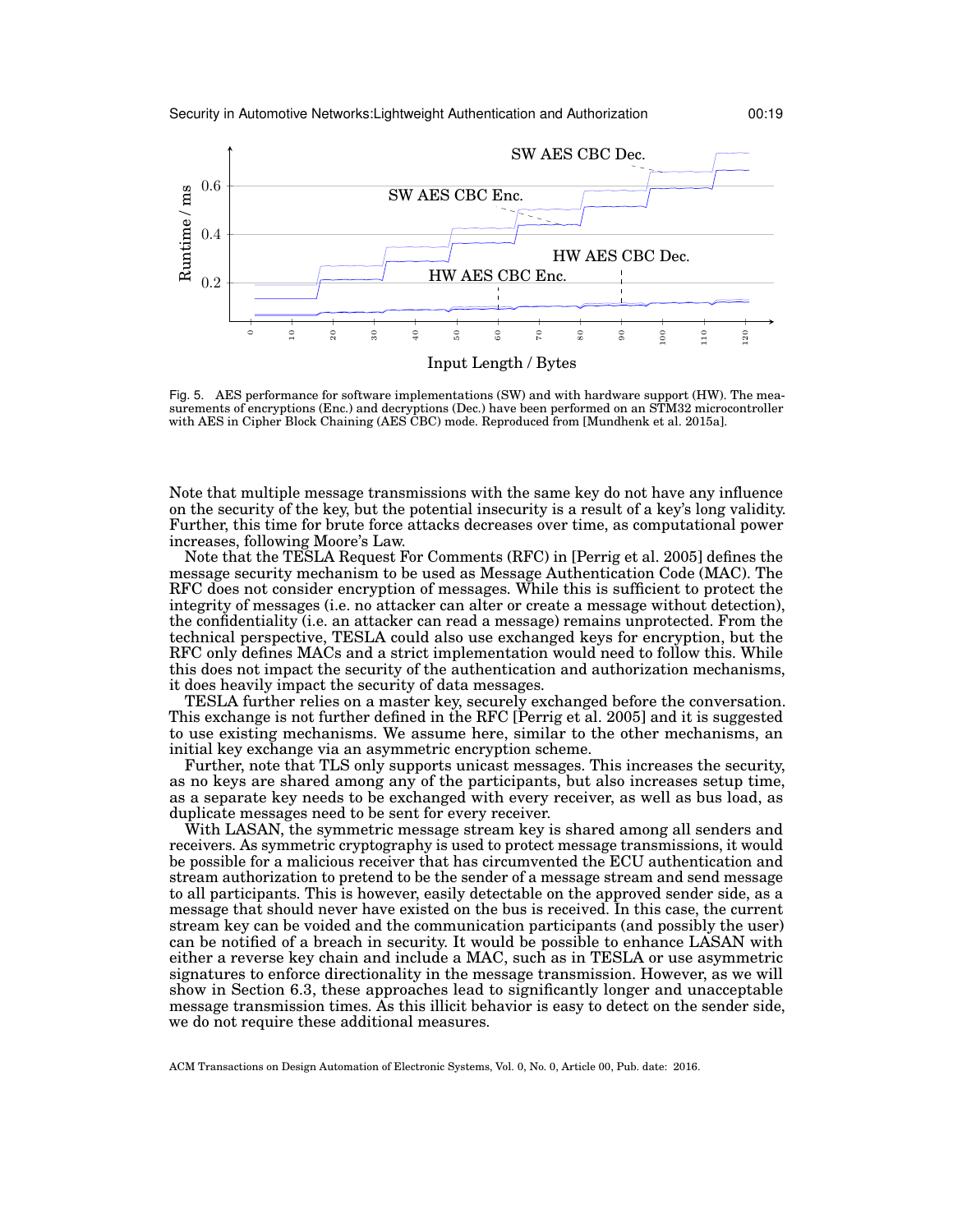

Fig. 6. Comparison of start-up times in vehicles with varying numbers of ECUs and with different authentication frameworks (LASAN, TLS, TESLA) in software (SW) and hardware supported (HW) implementations. Architectures under test have been automatically generated and per number of ECUs, 5 test cases have been executed. Note that LASAN HW and SW are superimposed due to scale.

In summary, we can say that while there are slight differences in the concepts of the different approaches, the security of the authentication and authorization protocols should be comparable.

#### **6.3. Latency Comparison**

To evaluate the lightweight authentication framework, we use sets of randomly generated testcases from our simulator. Based on the number of ECUs in the system, an architecture is generated. In this architecture, ECUs are assigned randomly to buses, if more than one bus is used, a central gateway is added. Messages are assigned random lengths and periods, based on real-world distributions and are distributed to the sending ECUs. To approach realistic network sizes, for every ECU in the network, five messages are assumed. Receiving ECUs are randomly assigned. Assignments of sending and receiving ECUs are controlled by setting a guiding Median Absolute Deviation (MAD) for the stream to ECU distribution.

We compare LASAN with the existing authentication frameworks TLS and TESLA. The results for a vehicle start-up without any previous authentication or authorization of any component or message are shown in Figure 6. There, we compare the worstcase startup-time, i.e. the time until all ECUs are authenticated and all messages are requested and authorized at the same time, for different numbers of ECUs and messages in the system. Both hardware- and software-supported implementations of the authentication frameworks are shown. In the following, we evaluate and interpret these results.

**TLS.** Clearly visible is the rapid latency increase for TLS with the number of ECUs and hence messages. As in TLS there is no common root of trust for message streams in the network, every message needs separate authentication between the sending ECU and all receiving ECUs. The overall start-up time is thus defined by the ECU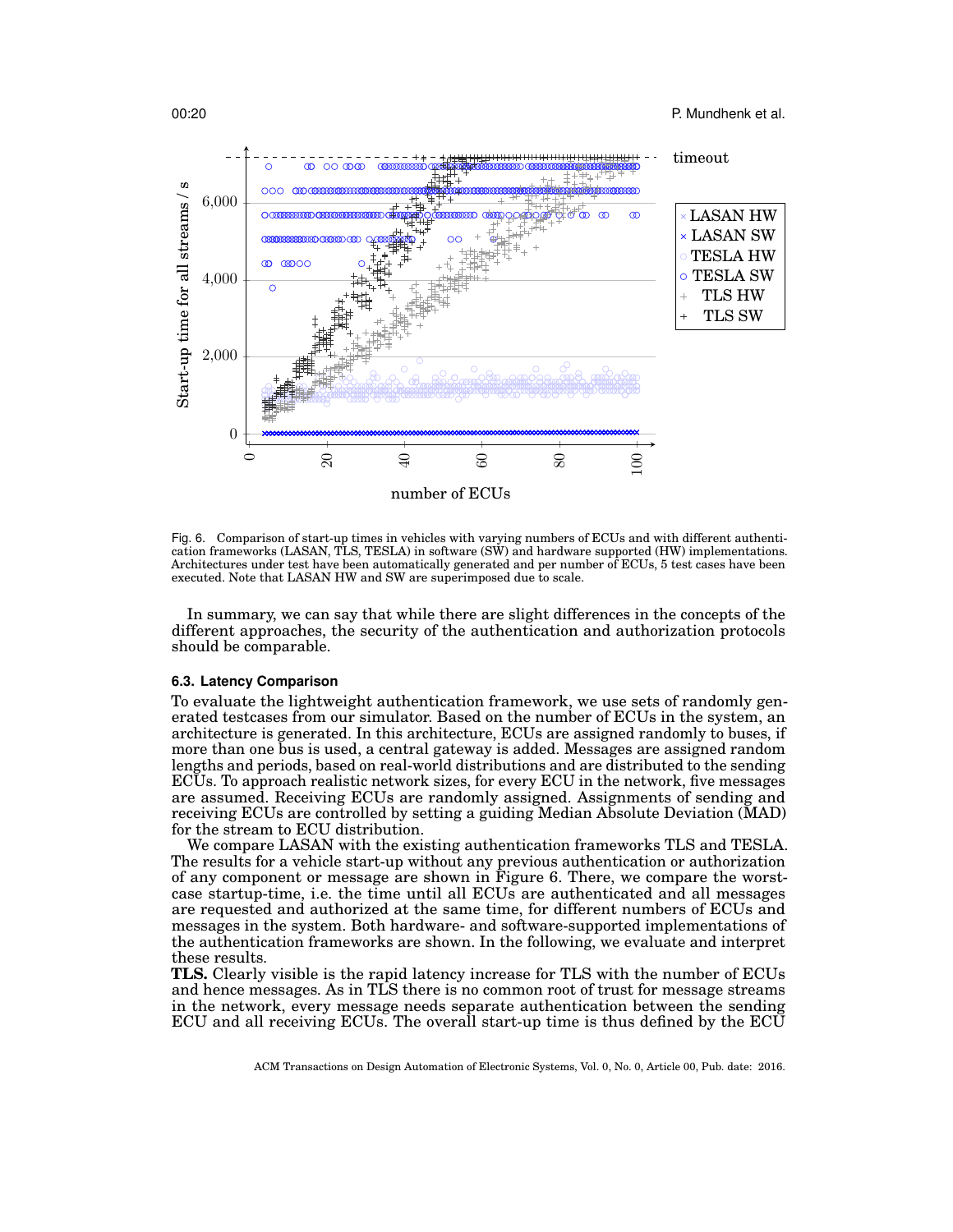

Fig. 7. Comparison of setup latencies for stream authorization in LASAN with software (SW) and hardware supported (HW) implementations over differing numbers of message streams.

sending or receiving most streams and thus requiring the longest time for encryption and decryption operations. Even at medium size networks of 40 ECUs onwards, the time for a full vehicle setup is in the range of one hour. For slightly larger networks of around 50 ECUs, start-up time reaches the simulation timeout of two hours.

**TESLA.** For TESLA, the structure of the protocol is visible in the form of delays in the key generation. As TESLA requires keys to be generated before transmissions, the number of key sets to be generated depends on the number of streams to be sent by one ECU. The slowest ECU, i.e. the ECU with the most streams to send, defines the start-up time of the vehicle. This key generation is visible as steps in Figure 6. In our testcases the number of messages sent by every ECU is kept relatively constant, based on a given MAD of 0.2. This is represented by the limited number of steps in Figure 6. The key generation needs to be performed periodically. In this setup, we are using 400,000 keys. Once these keys are exhausted, a new set needs to be generated. The period for key renewal is dependent on the period of the message, as for every transmission a single key is used. A set of 400,000 keys and a message period of 10ms requires a new set of keys to be generated after about 1h. With the number of ECUs and message streams in the network increasing, more often than not, a single ECU sends a larger set of messages.

Figure 6 clearly shows that hardware accelerated implementations of all authentication framework are significantly faster due to the faster encryption (compare Figure 5).

It is also clearly visible that TESLA and TLS have not been designed for the automotive environment, requiring real-time constraints and support for messages with multiple receivers. The key authentication (TLS) and preparation (TESLA) are far too large to be employed efficiently.

**LASAN.** Compared to TLS and TESLA, LASAN is significantly faster. By minimizing the number of message transmissions and the sizes of messages in the authentication and authorization process, we reduced the start-up time to a minimum. As shown in Figure 6, LASAN is faster for all realistic network sizes, i.e. from 20 ECUs onwards, even if only a software implementation is used.

LASAN is analyzed in more detail in Figure 7. There, a comparison of hardware and software implementations of the stream authorization is shown. The setup latency as depicted here is the worst-case start-up time of the car, if all messages in the vehicle are authorized at the same time. This scenario is rather unlikely, as eventbased messages without real-time properties, such as button presses by the driver, only need to be authorized when transmitted, thus reducing the number of streams significantly. Further, Figure 7 depicts the maximum setup latency of all streams in the vehicle. By contrast, Figure 8 shows the individual setup latencies of all streams in two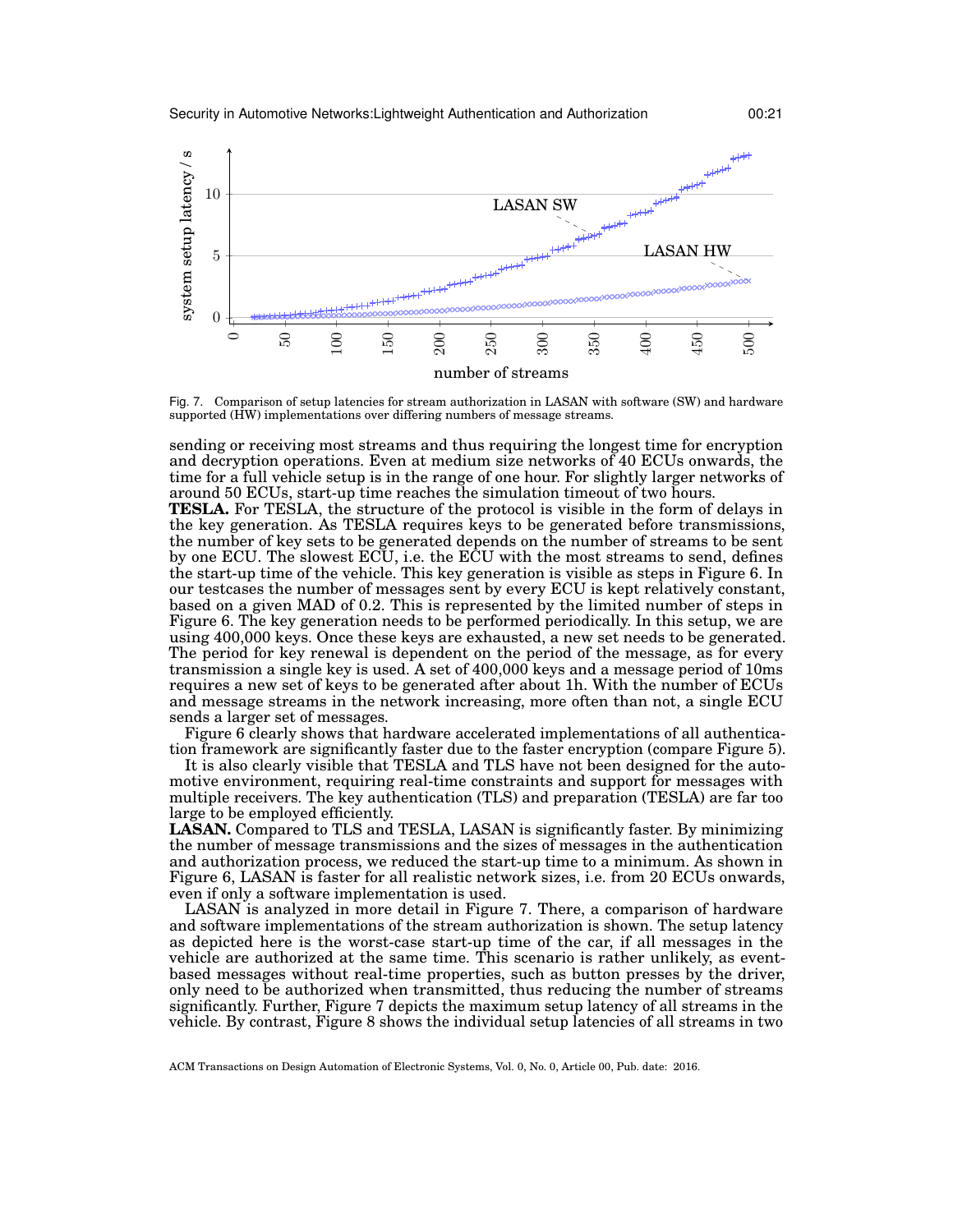

Fig. 8. Comparison of individual stream authorization times for architectures with 20 ECUs/100 Streams and 60 ECUs/300 Streams.

architecture configurations. It is to be noted that a large number of streams experience lower latencies than the overall system latency given in Figure 7. Thus, the stream setup could be prioritized, ensuring that streams required earlier are authorized earlier. The scheduling of stream setups according to priorities is an optimization topic in itself and is out-of-scope of this work.

When analyzing Figure 7, the exponential behavior is to be noted. This results from the additionally required authorization messages including the symmetric stream key for additional receivers. The resulting increase is acceptable even for large systems with 500 messages, as shown in Figure 7. Increases beyond this number of messages are unlikely in the automotive domain.

The clustering of messages can be explained through the architecture generation. To model a realistic system, where messages are received and processed by multiple components, the number of receivers is increased by 1 every 25 streams. As the additional receiver also needs a grant message with the stream key, the start-up time rises.

When comparing software and hardware supported implementations of LASAN, the advantage of hardware supported implementations can be clearly seen (see Figure 7). By utilizing the increasingly existing hardware accelerators in ECUs, in a system with 500 message streams the start-up time can be reduced from 13.18s to 2.97s. Table II compares the delays introduced by LASAN into a single stream setup. If ECU authentication is completed and hardware support is available, a stream can be set up in less than 2ms. This is by far sufficient when comparing it with most conventional messages, such as in the electric test vehicle EVA [TUM CREATE 2015]. EVA is a fully functional electric taxi, built as a research platform by TUM CREATE, supporting research into electric vehicles. In EVA, no message is transmitted with a period under 20ms and all messages are specified to tolerate a delay of up to 80ms. Modern ADASs might have more strict requirements below 10ms, but even here, the setup time is still appropriate. Additionally, for extremely high real-time constraints, a stream can be authorized at vehicle startup, reducing the setup delay required at the time of message transmission to zero.

**Future Architectures.** Future automotive architectures are expected to supply more bandwidth, computational power and memory, while at the same time reducing the overall number of ECUs. This ECU consolidation will lead to LASAN gaining efficiency in the future. The higher computational power and memory can support larger key lengths and stronger cryptographic measures while driving down the latencies LASAN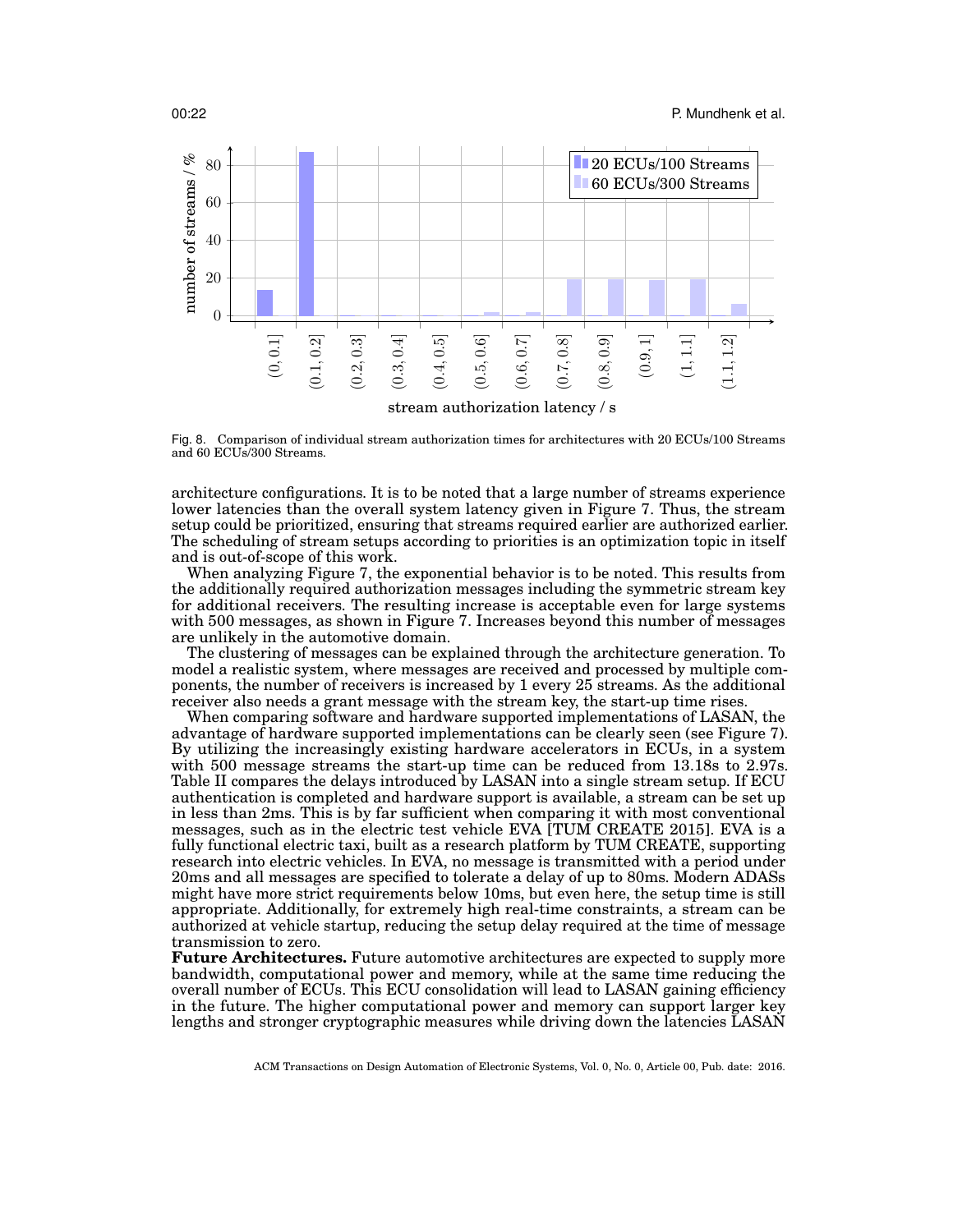Table II. Stream setup latencies using LASAN for a single stream in ideal conditions (2 ECUs, single bus, no cross traffic).

| <b>ECU</b> Authentication | <b>Setup Latency</b><br>Hardware Software |         |
|---------------------------|-------------------------------------------|---------|
| included                  | 1.4s                                      | 2.3s    |
| not included              | 0.0016s                                   | 0.0046s |

is currently experiencing. The higher bandwidth will further contribute to a reduction in stream setup latencies. ECU consolidation, also with the possible consolidation of message streams, would decrease vehicle start-up delays in LASAN, as delays are mostly dependent on the number of receivers and message streams.

**Summary.** As shown in the preceding evaluations, LASAN offers low latency stream authorization, while keeping ECU authentication in acceptable boundaries. Compared to existing authentication frameworks LASAN performs highly efficiently, lowering latencies in typical network sizes of 60 to 100 ECUs by on average factor 49 for TESLA and factor 234 for TLS. Yet, LASAN can be improved by scheduling stream authorization based on priority and only when required. This way, stream authorization overhead can be reduced down to 1.6ms, a value acceptable for all but the applications with the strictest real-time requirements. For these applications, streams can be set up a priori, before real-time responses are required.

#### **7. CONCLUDING REMARKS**

In this work we present the design, evaluation, verification and integration of the Lightweight Authentication for Secure Automotive Networks (LASAN). We designed LASAN to achieve high performance, even in environments with low computational power and network bandwidth. We showed that the protocols contained in LASAN can be verified with standard network protocol verification tools and thus are proven to be secure to known attacks. We evaluated the performance of LASAN with a purposely developed discrete event simulation and showed latency decreases of factor 49 to 234 for typical network sizes over existing frameworks, while keeping the security steady. This has been achieved through reducing message sizes, reducing the number of messages, and optimizing use of protocol components for automotive environments. An acceptable loss of runtime flexibility in static automotive networks is compensated for by a secure and real-time capable authentication and authorization of all network participants and messages. As with any digital security measure, the security strength of LASAN is highly dependent on the key length used. With rising computational power and memory, LASAN can make use of greater key lengths, thereby maintaining security. LASAN has further been shown to integrate well with and support existing scenarios in the automotive domain, allowing and supporting secure firmware and ECU replacements and updates from the production of the vehicle till the end-of-life. To the best of our knowledge this is a first for an automotive authentication mechanism.

While this work focused on the evaluation of LASAN, future work will be concerned with optimizing the framework based on the results acquired in this evaluation. By scheduling ECU authentication and stream authorization messages in a priority-based fashion, the performance for individual messages and thus components and control systems can be increased significantly. This can be achieved in the same fashion as optimization for safety-critical applications, while accounting for the security specifics. Further, the security of LASAN, as for every security measure, heavily depends on the correctness of the implementation. To guarantee this, a reference implementation of LASAN and the discrete event simulation used for evaluation is planned to be published as open source. Further, the basic verification of LASAN, as shown in this work, shall be extended to allow verification of real-world LASAN implementations (Hardware-in-the-Loop).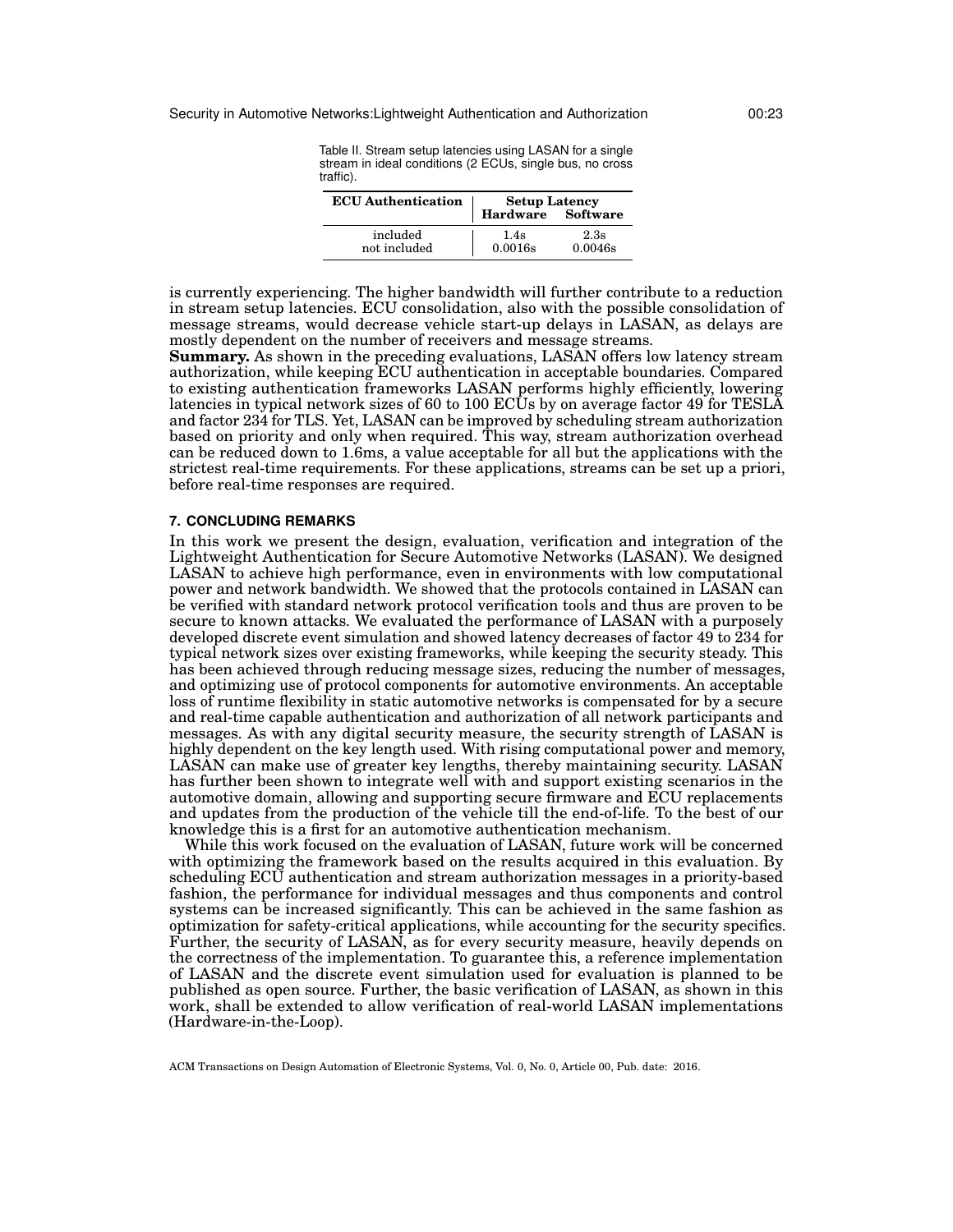#### **REFERENCES**

- L. Ben Othmane, R. Fernando, R. Ranchal, B. Bhargava, and E. Bodden. 2014. Likelihood of Threats to Connected Vehicles. *International Journal of Next-Generation Computing (IJNGC)* 5, 3 (Nov. 2014).
- S. Checkoway, D. McCoy, B. Kantor, D. Anderson, H. Shacham, S. Savage, K. Koscher, A. Czeskis, F. Roesner, and T. Kohno. 2011. Comprehensive experimental analyses of automotive attack surfaces. In *Proceedings of USENIX*.
- D. Cooper, S. Santesson, S. Farrell, S. Boeyen, R. Housley, and W. Polk. 2008. *RFC 5280: Internet X.509 Public Key Infrastructure Certificate and Certificate Revocation List (CRL) Profile*. Technical Report. Internet Engineering Task Force (IETF). http://tools.ietf.org/html/rfc5280
- J. F. Cremers. 2008a. The Scyther Tool: Verification, Falsification, and Analysis of Security Protocols. In *Computer Aided Verification, 20th International Conference, CAV 2008, Princeton, USA, Proc. (Lecture Notes in Computer Science)*, Vol. 5123/2008. Springer, 414–418. DOI:http://dx.doi.org/10.1007/978-3-540-70545-1 38
- C. J. F. Cremers. 2008b. Unbounded verification, falsification, and characterization of security protocols by pattern refinement. In *CCS '08: Proceedings of the 15th ACM conference on Computer and communications security*. ACM, New York, NY, USA, 119–128. DOI:http://dx.doi.org/10.1145/1455770.1455787
- T. Dierks and E. Rescorla. 2008. *The Transport Layer Security (TLS) Protocol Version 1.2*. Number 5246 in Request for Comments. IETF. http://www.ietf.org/rfc/rfc5246.txt
- D. Dolev and A. C. Yao. 1981. On the Security of Public Key Protocols. In *Proceedings of the 22nd Annual Symposium on Foundations of Computer Science (SFCS '81)*. IEEE Computer Society, Washington, DC, USA, 350–357. DOI:http://dx.doi.org/10.1109/SFCS.1981.32
- M. Dworkin. 2005. *Recommendation for Block Cipher Modes of Operation: The CMAC Mode for Authentication*. United States National Institute of Standards and Technology (NIST).
- R. Escherich, I. Ledendecker, C. Schmal, B. Kuhls, C. Grothe, and F. Scharberth. 2009. *SHE Secure Hardware Extension Functional Specification*.
- B. Groza, S. Murvay, A. van Herrewege, and I. Verbauwhede. 2012. LiBrA-CAN: A Lightweight Broadcast Authentication Protocol for Controller Area Networks. In *Cryptology and Network Security*, J. Pieprzyk, A.-R. Sadeghi, and M. Manulis (Eds.). Lecture Notes in Computer Science, Vol. 7712. Springer Berlin Heidelberg, 185–200. DOI:http://dx.doi.org/10.1007/978-3-642-35404-5 15
- G. Han, H. Zeng, Y. Li, and W. Dou. 2014. SAFE: Security-Aware FlexRay Scheduling Engine. In *Proceedings of DATE*. DOI:http://dx.doi.org/10.7873/DATE2014.021
- F. Hartwich. 2012. CAN with Flexible Data-Rate. In *Proceedings of the 13th international CAN Conference 2012 (iCC 2012)*.
- C. Herber, A. Richter, T. Wild, and A. Herkersdorf. 2014. A network virtualization approach for performance isolation in controller area network (CAN). In *Real-Time and Embedded Technology and Applications Symposium (RTAS), 2014 IEEE 20th*. 215–224. DOI:http://dx.doi.org/10.1109/RTAS.2014.6926004
- T. Hoppe, S. Kiltz, and J. Dittmann. 2008. Adaptive Dynamic Reaction to Automotive IT Security Incidents Using Multimedia Car Environment. In *Information Assurance and Security, 2008. ISIAS '08. Fourth International Conference on*. 295–298. DOI:http://dx.doi.org/10.1109/IAS.2008.45
- T. Hoppe, S. Kiltz, and J. Dittmann. 2011. Security threats to automotive CAN networks—Practical examples and selected short-term countermeasures. *Reliability Engineering & System Safety* 96, 1 (Jan. 2011), 11–25. DOI:http://dx.doi.org/10.1016/j.ress.2010.06.026
- ISO International Organization for Standardization. 2009. ISO/IEC 11889-1:2009 Information Technology Trusted Platform Module – Part 1: Overview. (2009).
- K. Jiang, P. Eles, and Z. Peng. 2012. Co-design techniques for distributed real-time embedded systems with communication security constraints. In *Design, Automation Test in Europe Conference Exhibition (DATE), 2012*. 947–952. DOI:http://dx.doi.org/10.1109/DATE.2012.6176633
- F. Kargl. 2009. *Secure Vehicle Communication (SeVeCom) Baseline Security Specification*.
- K. Koscher, A. Czeskis, F. Roesner, S. Patel, T. Kohno, S. Checkoway, D. McCoy, B. Kantor, D. Anderson, H. Shacham, and S. Savage. 2010. Experimental Security Analysis of a Modern Automobile. In *Proceedings of Symposium on Security and Privacy (SP)*.
- B. Laurie, A. Langley, and E. Kasper. 2013. Certificate Transparency. (2013). http://tools.ietf.org/html/rfc6962
- C.-W. Lin, Q. Zhu, C. Phung, and A. Sangiovanni-Vincentelli. 2013. Security-aware mapping for CANbased real-time distributed automotive systems. In *Computer-Aided Design (ICCAD), 2013 IEEE/ACM International Conference on*. DOI:http://dx.doi.org/10.1109/ICCAD.2013.6691106
- Martin Lukasiewycz, Philipp Mundhenk, and Sebastian Steinhorst. 2016. Security-aware Obfuscated Priority Assignment for Automotive CAN Platforms. *ACM Transactions on Design Automation of Electronic Systems* 21 (2016), 32:1–32:27. DOI:http://dx.doi.org/10.1145/2831232
- C. Miller and C. Valasek. 2013. Adventures in Automotive Networks and Control Units. In *Proceedings of DEF CON*.
- C. Miller and C. Valasek. 2014. A Survey of Remote Automotive Attack Surfaces. In *Proceedings of Black Hat*.